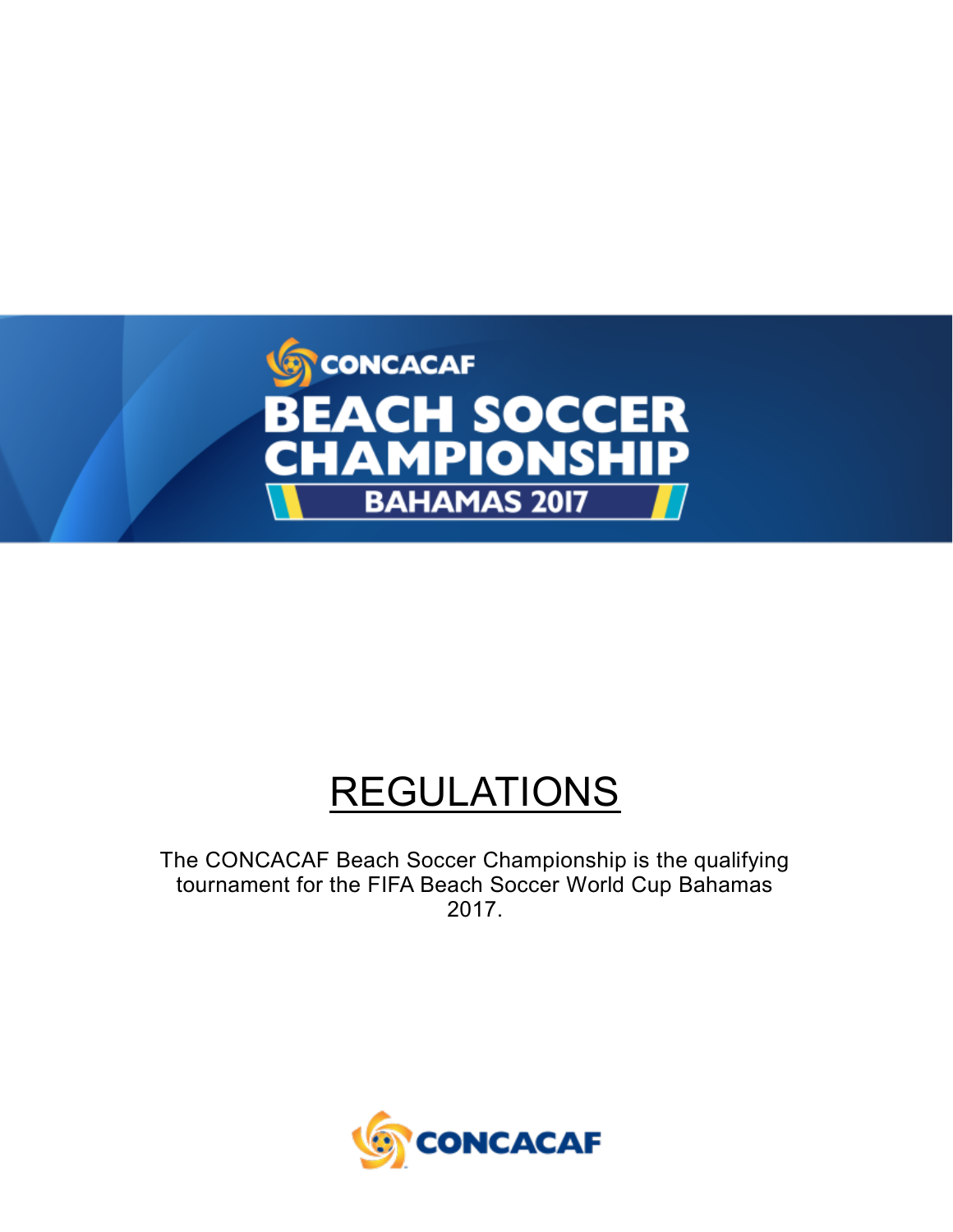

# **TABLE OF CONTENTS**

| <b>PREAMBLE</b> |                                                  | 3                       |
|-----------------|--------------------------------------------------|-------------------------|
| L.              | TITLE - THE CONCACAF BEACH SOCCER CHAMPIONSHIP   | $\overline{\mathbf{3}}$ |
| Ш.              | <b>ENTRIES</b>                                   | $\overline{\mathbf{3}}$ |
| III.            | ORGANIZATION OF THE COMPETITION                  | $\overline{\mathbf{4}}$ |
| IV.             | <b>WITHDRAWALS</b>                               | 5                       |
| V.              | <b>CONCACAF ORGANIZING COMMITTEE</b>             | 6                       |
| VI.             | <b>DISCIPLINARY COMMITTEE</b>                    | 6                       |
| VII.            | <b>APPEALS COMMITTEE</b>                         | 9                       |
|                 | <b>VIII. PROTESTS</b>                            | 10                      |
| IX.             | <b>MEDICAL AND DOPING</b>                        | 11                      |
| Х.              | MATCHES PLAYED ACCORDING TO THE LAWS OF THE GAME | 13                      |
| XI.             | STADIUM INFRASTRUCTURE, TRAINING SITES AND BALLS | 13                      |
| XII.            | DURATION, EXTRA TIME AND PENALTY KICKS           | 14                      |
| XIII.           | <b>UNPLAYED AND ABANDONED MATCHES</b>            | 14                      |
| XIV.            | <b>RESPONSIBILITIES OF EACH ENTITY INVOLVED</b>  | 15                      |
| XV.             | <b>ELIGIBILITY OF PLAYERS</b>                    | 20                      |
|                 | XVI. REGULATIONS GOVERNING SPORTS EQUIPMENT      | 21                      |
|                 | XVII. REFEREES AND ASSISTANT REFEREES            | 22                      |
|                 | <b>XVIII. TECHNICAL RULES</b>                    | 23                      |
| XIX.            | MEDIA, ADVERTISING AND MERCHANDISING             | 24                      |
| XX.             | <b>FINANCIAL REGULATIONS</b>                     | 25                      |
|                 | XXI. PROTOCOL                                    | 26                      |
|                 | XXII. COPYRIGHT                                  | 26                      |
|                 | <b>XXIII. MATTERS NOT PROVIDED FOR</b>           | 26                      |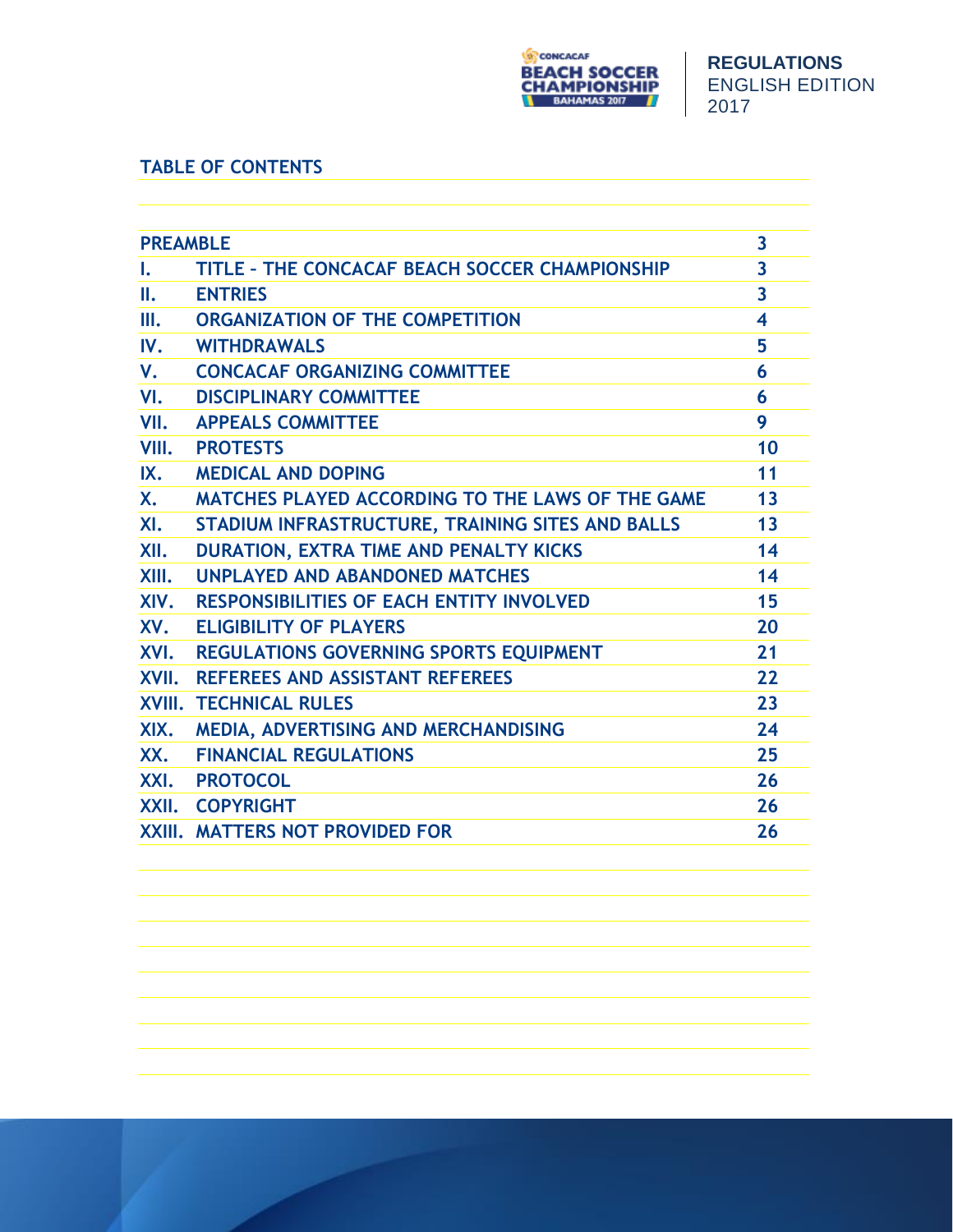

### **PREAMBLE**

- A. The CONCACAF Beach Soccer Championship is an official event of the Confederation of North, Central America and Caribbean Association Football (CONCACAF) that serves as a qualifying event for the FIFA Beach Soccer World Cup.
- B. It is played as a CONCACAF Championship Phase.
- C. Any rights that these regulations do not cede to a Member Association participating in the CONCACAF Championship Phase shall belong to CONCACAF.

# **I. TITLE - THE CONCACAF BEACH SOCCER CHAMPIONSHIP**

- A. The CONCACAF Beach Soccer Championship shall take place every two years. The Member Associations affiliated to CONCACAF are invited to participate with their national beach soccer team.
- B. CONCACAF will present the winning national team with the CONCACAF Beach Soccer Championship trophy.
- C. The CONCACAF champion shall receive 15 gold medals, the runner-up 15 silver medals and the third place team 15 bronze medals.
- D. Certificate of Participation will be provided to all players participating in the Final Phase.

## **II. ENTRIES**

- A. National Beach Soccer teams of all Member Associations affiliated to CONCACAF have the right to participate in the Beach Soccer Championship.
- B. The competition will serve to qualify the Member Associations affiliated to CONCACAF for places in the FIFA Beach Soccer World Cup and shall start and complete, except if circumstances do not permit, in the year of the FIFA Tournament.
- C. Notwithstanding the aforementioned, only Member Associations affiliated to CONCACAF that are eligible to compete in the FIFA Beach Soccer World Cup shall be permitted to advance from this competition.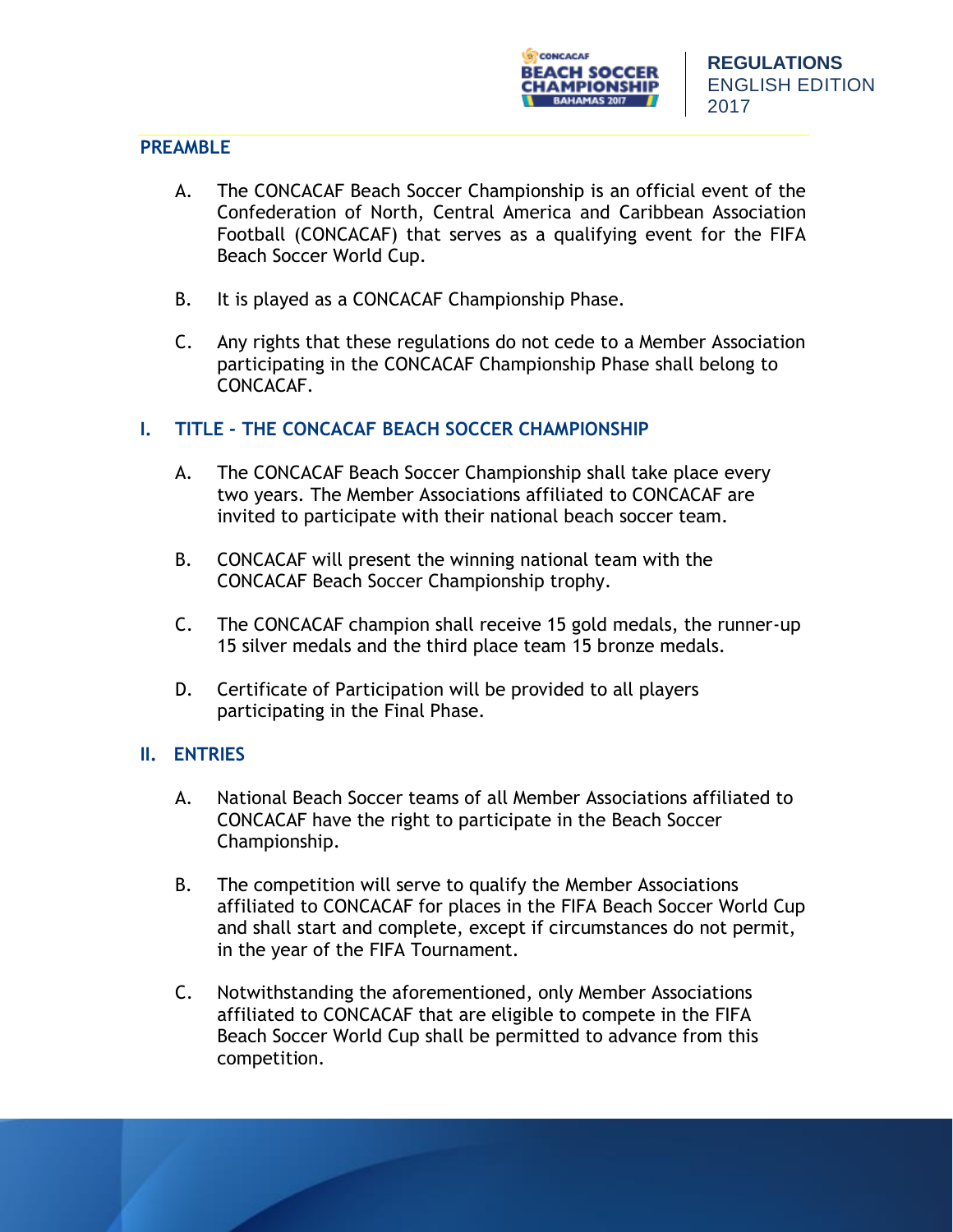

## **III. ORGANIZATION OF THE COMPETITION**

- A. The CONCACAF Championship Phase
	- 1. CONCACAF shall be responsible for organizing and staging the CONCACAF Championship Phase of the Beach Soccer Championship.
	- 2. The matches of the Championship Phase shall be played in a site or sites and on such dates and terms as determined by the CONCACAF Council.
	- 3. The CONCACAF Championship Phase shall take the form of Group Stage and Knock-Out Stage.
	- 4. The Groups should be formed taking sports, geographic and economic factors into consideration.
	- 5. The CONCACAF Championship Phase shall be governed by these Regulations.
- B. Member Associations participating in the Beach Soccer Championship shall:
	- 1. Fully respect and comply with:
		- ➢ the CONCACAF Statutes;
		- ➢ all Beach Soccer Championship rules, regulations, directives and decisions (including these regulations);
		- ➢ all other CONCACAF rules, regulations, directives and decisions;
		- ➢ all decisions and directives of the CONCACAF Council ;
		- $\triangleright$  the FIFA Disciplinary Code and, upon its enforcement, with the CONCACAF Disciplinary Code;
		- $\triangleright$  all FIFA Anti-Doping Regulations;
		- ➢ the CONCACAF Code of Ethics and the CONCACAF Code of Conduct;
		- ➢ all CONCACAF anti-match manipulation and anti-racism stipulations;
		- $\triangleright$  all CONCACAF marketing and media requirements.
	- 2. Take all necessary actions for its players, officials and staff to be bound by and comply with all the aforementioned rules, regulations, directives and decisions, including but not limited to, all disciplinary and appeals rules and procedures, all anti-doping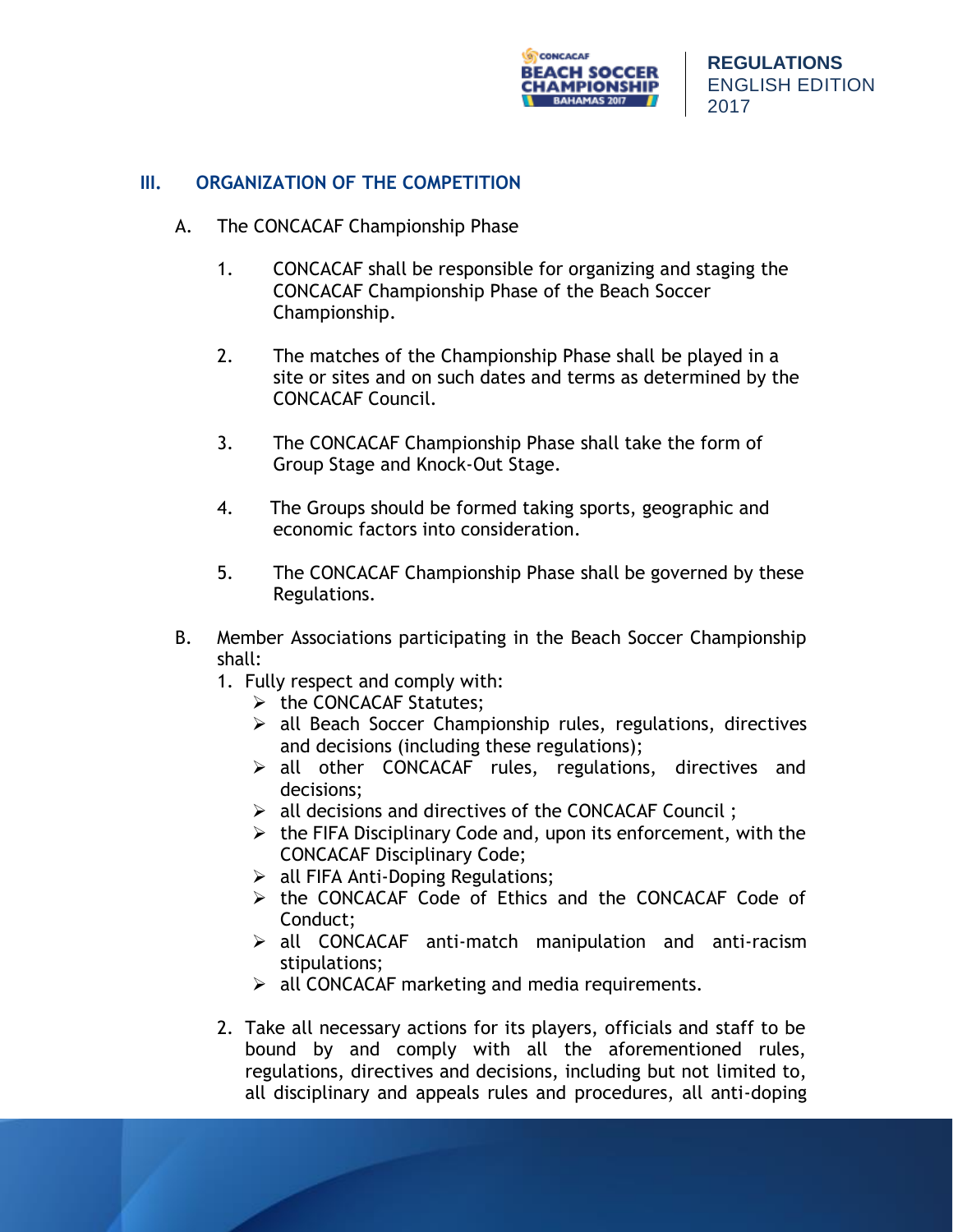

requirements, all anti-match manipulation and anti-racism stipulations and all marketing and media requirements.

- 3. Expressly recognize and bind itself to CONCACAF's protocol for racist incidents during matches and agree to fully cooperate in its enforcement.
- 4. Refrain from any illegal, immoral or unethical behavior that damages, or could damage, the integrity and reputation of football and must cooperate fully with CONCACAF at all times in its efforts to prevent, investigate and sanction such behavior.

# **IV. WITHDRAWALS**

- A. Teams having entered the competition are obligated to play all their matches until they are eliminated. After entering the tournament, a Team that fails to participate, shall be penalized as follows, except in unforeseen circumstances and cases of force majeure as determined by the CONCACAF Council.
- B. If a withdrawal takes place:
	- 1. After the Preliminary Phase but before the start of the CONCACAF Championship Phase of the Tournament: a fine of \$15,000 USD.
	- 2. Anytime during the CONCACAF Championship Phase of the Tournament: a fine of \$20,000 USD.
	- 3. Depending on circumstances and the decision of the CONCACAF Council, a team which withdraws at any stage of the competition may be ordered to reimburse the particular Local Organizing Committee, the opposing team and CONCACAF for any expenses they have already incurred as a result of its proposed involvement or non-involvement in the competition and also pay compensation for any damages or losses arising from its withdrawal.
	- 4. Penalties specified herein will not be applied in cases of force majeure, as verified by the CONCACAF Council.
	- 5. The Member Association of any penalized team shall be responsible for ensuring that the specified sanctions are complied with.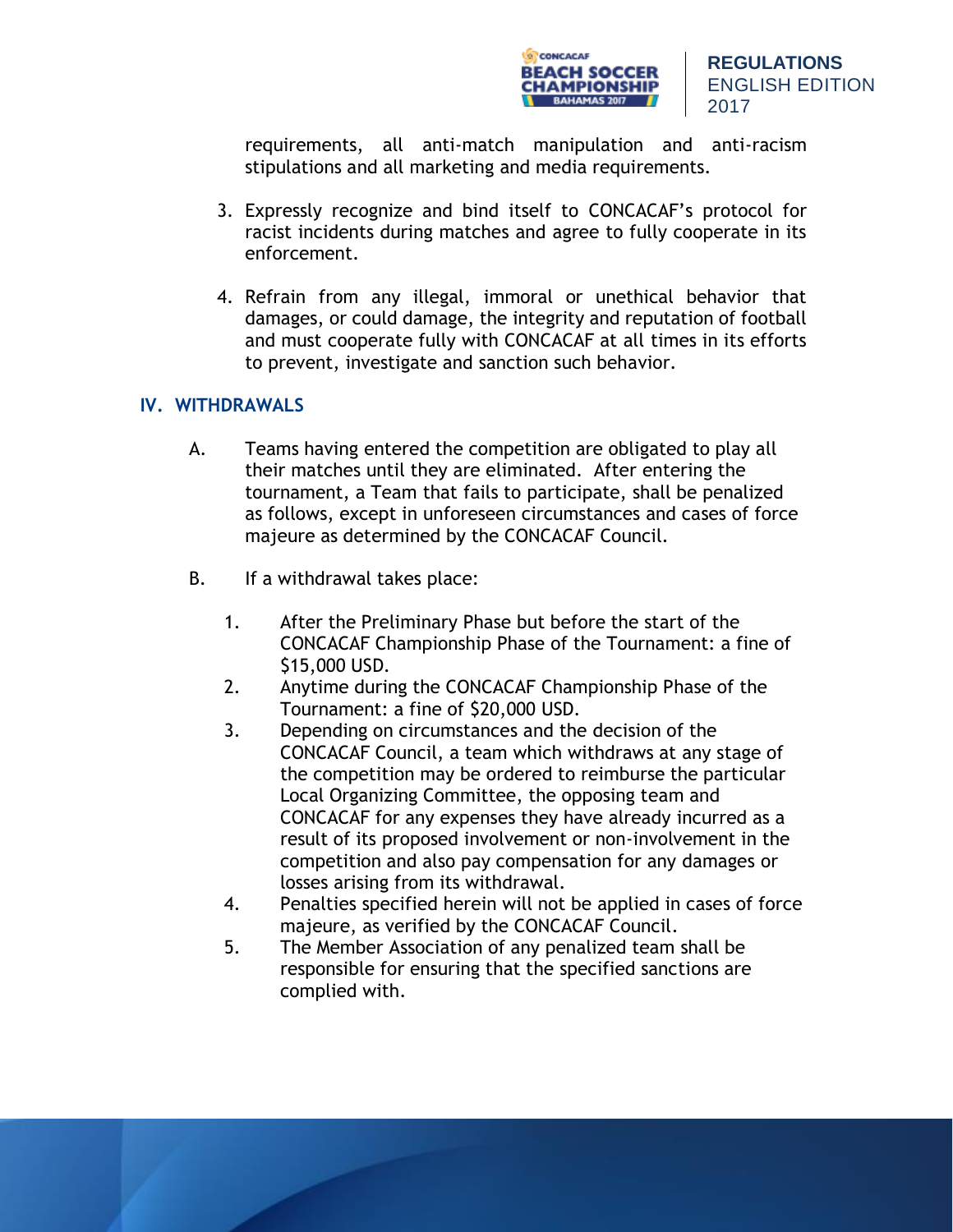

# **V. CONCACAF ORGANIZING COMMITTEE**

- A. The Organizing Committee for the CONCACAF Beach Soccer Championship, appointed by the CONCACAF Council, is responsible for the organization of the competition.
- B. The Organizing Committee shall, amongst other matters, be responsible for:
	- 1. Supervising general preparations, deciding on the match system, the draws and forming the groups.
	- 2. Fixing dates, venues and stadia for the matches.
	- 3. Determining kick-off times.
	- 4. Appointing match commissioners, technical study group and security officers.
	- 5. Deciding which laboratories will carry out the doping tests.
	- 6. Informing the CONCACAF Disciplinary Committee of any breaches of the applicable doping regulations.
	- 7. Deciding which matches will be subject to doping tests.
	- 8. Choosing the official football and the stipulated technical material.
- C. The Organizing Committee's decisions shall be final.

# **VI. DISCIPLINARY COMMITTEE**

- A. The CONCACAF Disciplinary Committee is responsible for enforcing these Regulations. The CONCACAF Disciplinary Committee may suppletorily apply the FIFA Disciplinary Code until the entree into force of the CONCACAF Disciplinary Code (when it will apply subsidiarily). In particular, the CONCACAF Disciplinary Committee may pronounce the sanctions described in these regulations, the CONCACAF Statutes and all other CONCACAF rules and regulations as well as the FIFA Disciplinary Code (and, upon its enforcement, in the CONCACAF Disciplinary Code).
- B. In cases of infringement of these and all applicable Regulations or unsporting behavior on the part of the participating Teams, their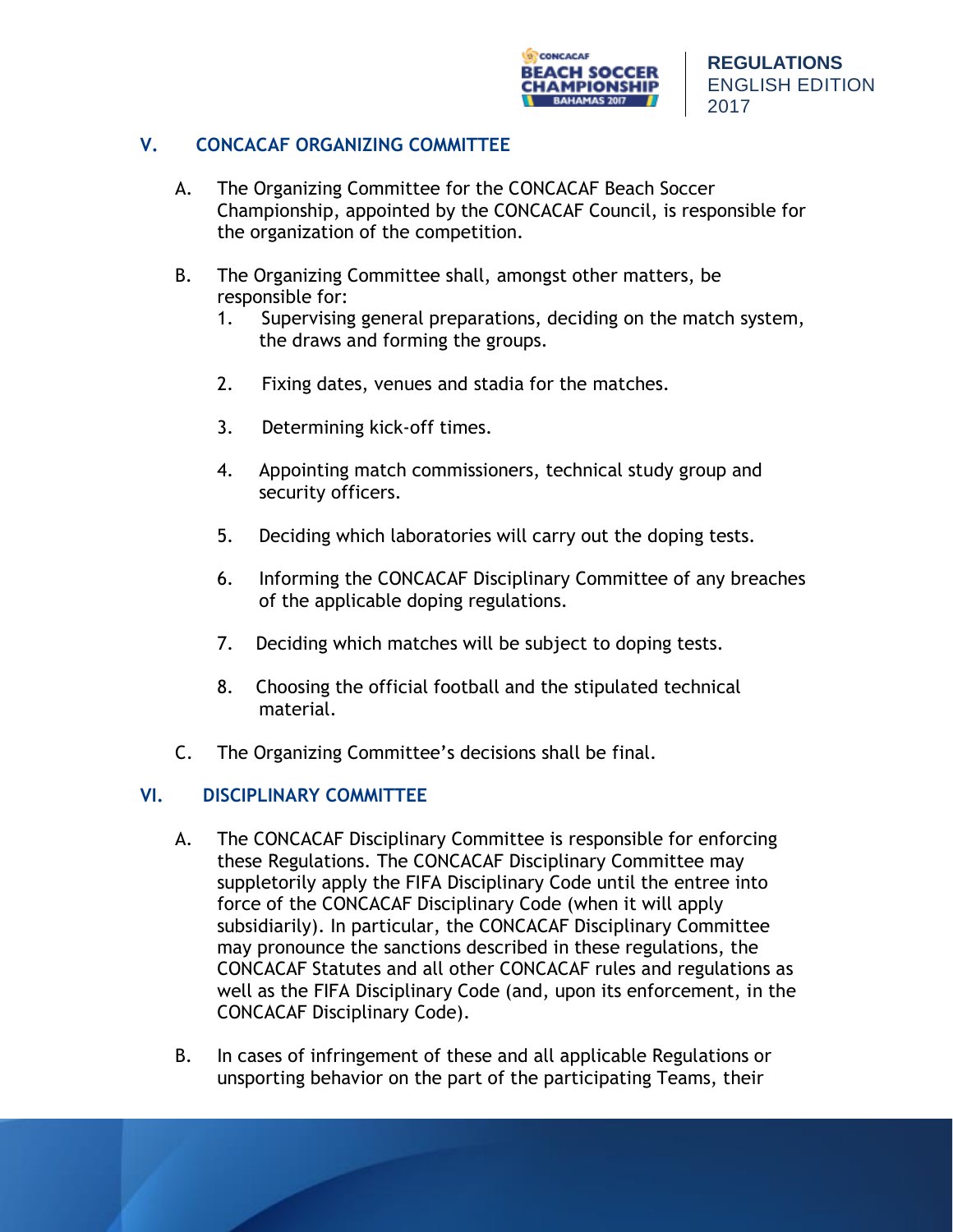

players, officials and/or staff, or in any kind of incident, the CONCACAF Disciplinary Committee shall be empowered to:

- 1. Admonish, sanction, fine, suspend and/or disqualify teams, their players, officials and/or staff.
- 2. Take any disciplinary measure against any person(s) or Member Association(s) which may violate the Competition Regulations, the Laws of the Game or the rules of Fair Play.
- 3. Prohibit violators from participating in a specific number of CONCACAF organized tournaments in which they might otherwise have participated.
- C. The CONCACAF Disciplinary Committee may refer to the CONCACAF Council any matter relating to an infringement of these Regulations as it sees fit whether for further sanction or any other reason.
- D. The decisions of the Disciplinary Committee will be based on written record or by conducting a hearing.
	- 1. When making a decision, the CONCACAF Disciplinary Committee may refer to the reports made by the referees match commissioners, referee assessor, general coordinator, technical delegate, security officer, diversity officer and any other CONCACAF staff or officials present. Such reports may be used as evidence but only in so far as the disciplinary aspects of the case being dealt with are concerned and shall not affect a referee's decision regarding facts connected with play.
	- 2. At its discretion, the CONCACAF Disciplinary Committee may convene a personal hearing and will decide any procedures to be followed. Decisions of such hearings shall only be valid if at least three members of the CONCACAF Disciplinary Committee are present.
- E. The following decisions of the Disciplinary Committee shall not be subject to appeal:
	- 1. Cautions and censures imposed on players and officials and any other persons or Member Associations.
	- 2. Suspensions from up to two matches or of up to two months imposed on players and officials or any other persons.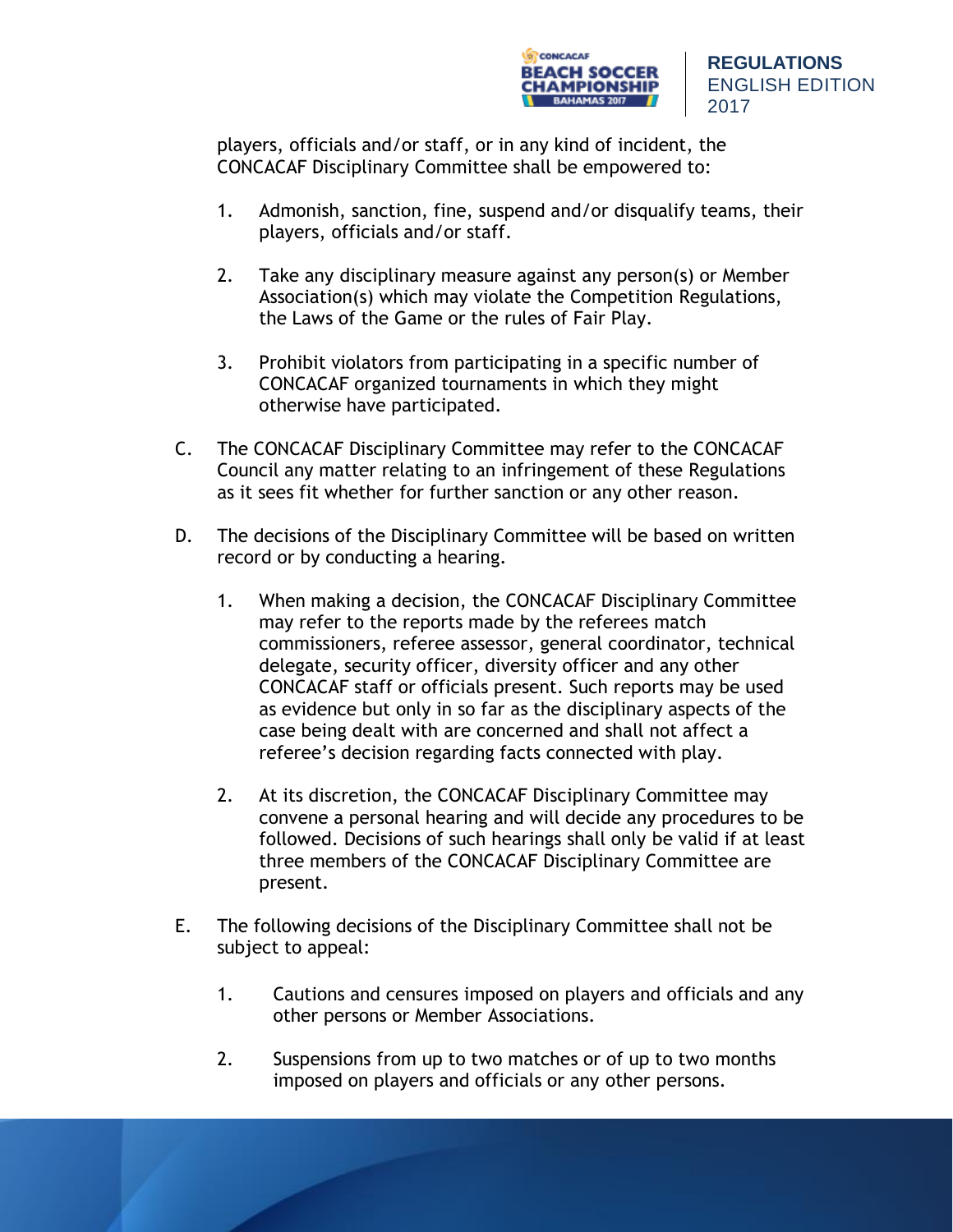

- 3. Fines imposed on players and officials or any other persons (not exceeding \$3,500 USD) or on Member Associations (not exceeding \$10,000 USD).
- F. The appropriate Member Association under the provisions of its own regulations shall punish any other offenses that may be committed during the course of the Beach Soccer Championship by its officials or any other personnel used for the competition. For this purpose, the Disciplinary Committee shall refer the referee's report of the match in question to the appropriate Member Association. The Member Association will, in turn, report back to the Disciplinary Committee on the resolution of the matter and any disciplinary action taken.
- G. Except in cases of force majeure as recognized by CONCACAF, if a team does not report for a match, or if it refuses to commence or continue to play, or leaves the stadium before the end of the match, the team shall be considered to have lost the match with a score of 3-0 or more. If in the case of an abandoned match during the group stage, the winning team will be awarded a 3-0 score, or higher depending on the result of the match.
- H. If a game is suspended due to withdrawal, the team(s) refusing to complete the match shall be ineligible to participate in the next two editions of the Beach Soccer Championship.
- I. Any other infringement of these Regulations, whether by players, referees, officials, coaches or officers that are punishable by economic sanctions shall be reported to the General Secretariat for consideration by the CONCACAF Council
- J. All economic sanctions assessed must be paid by the appropriate Member Association no later than sixty (60) days after notification. Unless otherwise specified, the total amount of all fines will accrue to CONCACAF.
- K. Cautions and suspensions: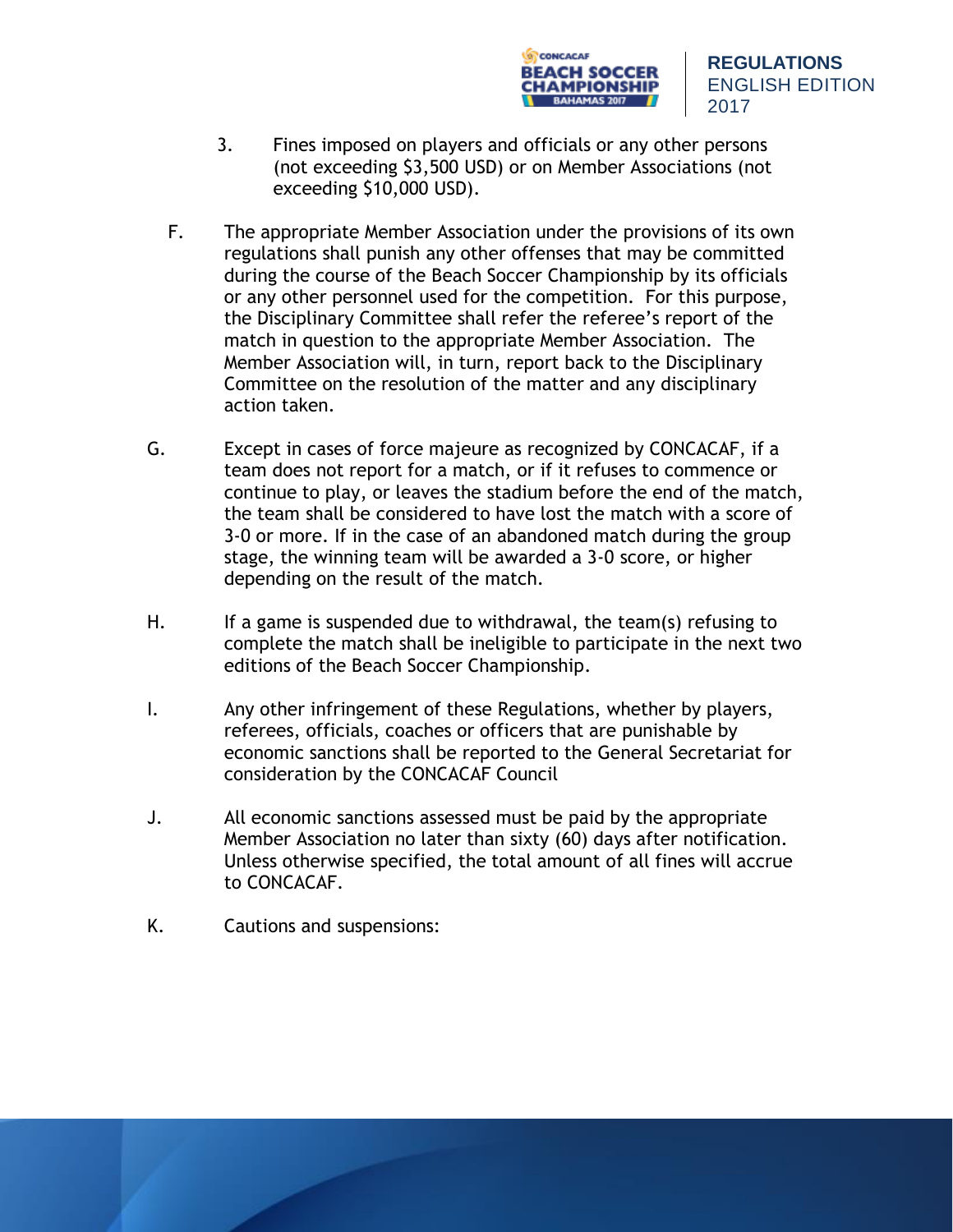

- a) Cautions received during any other competition are not carried over to the Competition.
- b) Cautions received in the Preliminary Competition are not carried over the Competition.
- c) Pending match suspensions (in relation to a direct red card or an indirect red card) will be carried over to the Competition.
- d) Single yellow cards will get eliminated at the end of the quarter-finals.
- e) Two (2) cautions received in different games of the Competition shall result in an automatic suspension from the next game in the Competition.
- f) Red card (direct or indirect) suspensions shall be served regardless of the stage of the Competition.
- g) Match suspensions not served during the Competition shall be carried over to the representative team's next official beach soccer match per the FIFA Disciplinary Code (art. 38 par. 2), including to the first match(es) of the FIFA Beach Soccer World Cup in Bahamas for the teams that qualify.

# **VII. APPEALS COMMITTEE**

- A. The CONCACAF Appeals Committee shall hear appeals eligible to be lodged against decisions taken by the CONCACAF Disciplinary Committee.
- B. The CONCACAF Appeals Committee may suppletorily apply the FIFA Disciplinary Code until the entree into force of the CONCACAF Disciplinary Code (when it will apply subsidiarily). In particular, the CONCACAF Appeals Committee may conduct any appeals procedures in accordance with the FIFA Disciplinary Code**.**
- C. The CONCACAF Appeals Committee shall reach its decisions on the basis of the documents and other means of evidence contained in the Disciplinary Committee's file. The CONCACAF Appeals Committee may additionally, at its sole discretion, also consider additional evidence, including television and video recordings, which it considers relevant.
- D. Decisions pronounced by the Appeal Committee are final and binding.

# **VIII. PROTESTS**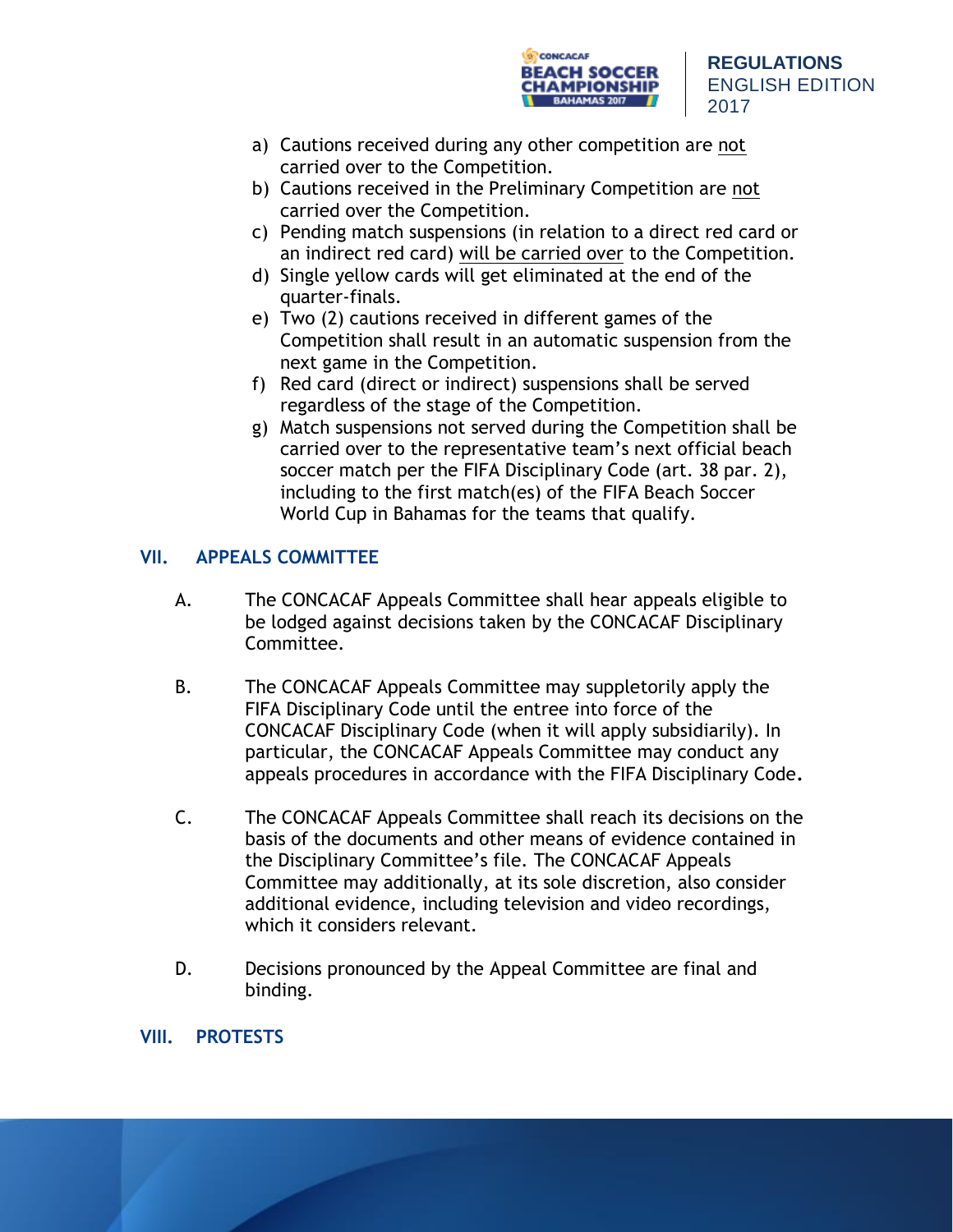

- A. Protests subject to the following provisions, are objections of any kind connected with matches of the CONCACAF Championship Phase of the Beach Soccer Championship.
- B. Protests shall be submitted, except if the following provisions stipulate a different procedure, in writing to the match commissioner or CONCACAF representative at the match no later than two hours after the game and followed up immediately with a written report, including the original protest, to be sent to the CONCACAF General Secretariat by fax/scan (via email) within 24 hours of the match in question.
- C. Protests for reasons outlined in paragraphs D, E and F below must be accompanied by a check in the amount of \$500 USD payable to CONCACAF.
- D. Protests against the eligibility of players chosen to take part in the CONCACAF Championship Phase shall be submitted in writing to the match commissioner or general coordinator no later than two hours after the match in question and confirmed by fax/ scan (via email) or registered letter to be sent to the CONCACAF General Secretariat within 24 hours of the match in question.
- E. Protests against any incidents that occur during a match shall be directed to the referee by the team captain immediately after the disputed incident and before play has been resumed. The protest shall be confirmed in writing to the match commissioner or the CONCACAF representative at the match no later than two hours after the match in question.
- F. Protests against the state of the pitch, the markings, the accessory equipment (goals, etc.) or the football shall be made in writing to the referee before the start of the match by the official responsible for the team lodging the protest. If the turf becomes unplayable during the match, the captain of the team concerned shall immediately inform the referee in the presence of the opposing team's captain.
- G. No protests may be made against the referee's decisions on points of fact connected with play, such decisions being final.
- H. Member Associations may not bring disputes with CONCACAF before a Court of Justice and they shall undertake to submit any such disputes without reservation to the jurisdiction of the competent authority of CONCACAF and FIFA.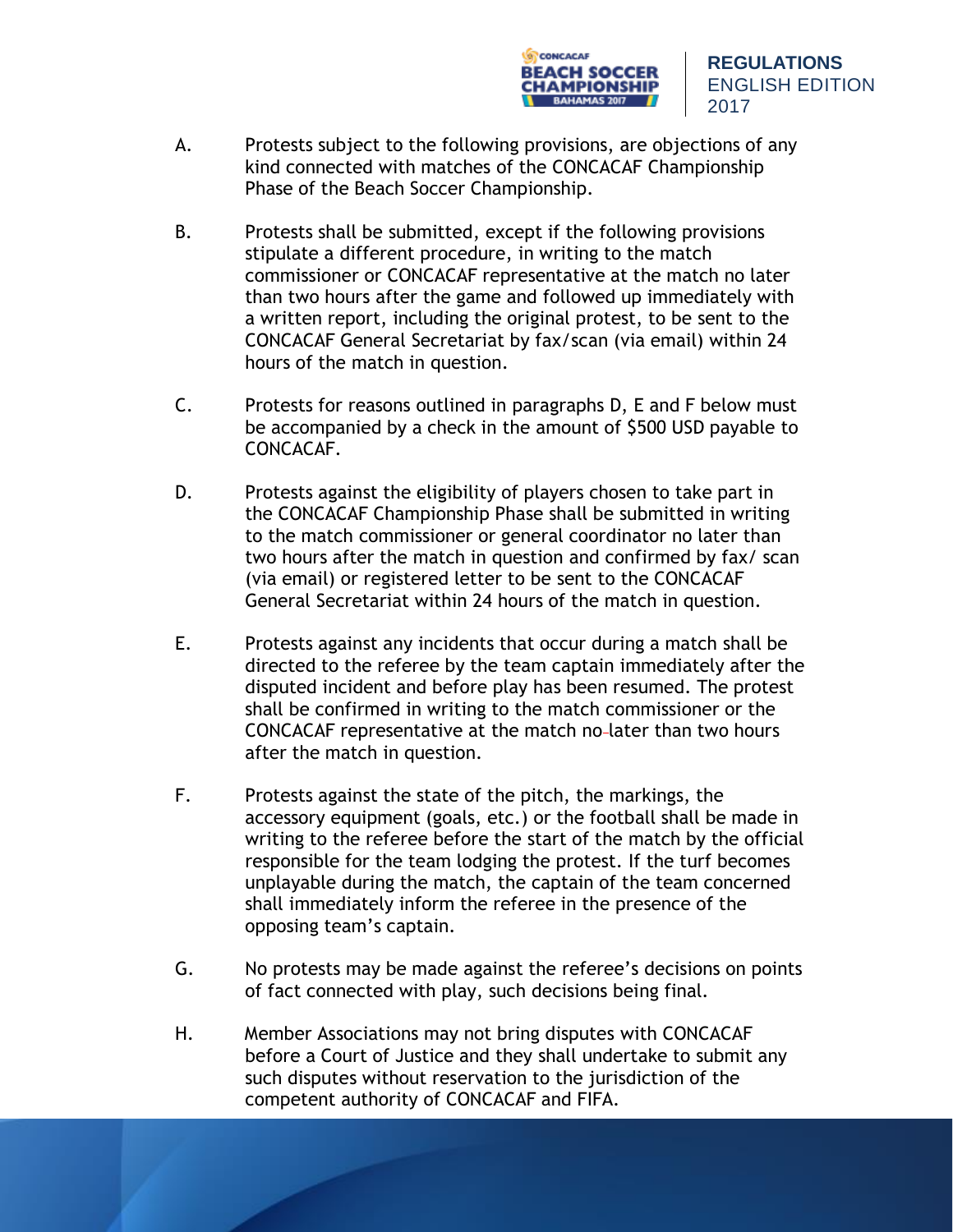

- I. If an unfounded or irresponsible protest is lodged, a fine may be imposed.
- J. The expenses, which arise from a protest, shall be charged by CONCACAF, either wholly or in part, to the losing party.
- K. Once the winning team of the CONCACAF Beach Soccer Championship has been proclaimed, any protest or complaint about the sports procedure followed during the competition shall be disregarded.

# **IX. MEDICAL AND DOPING CONTROL**

- A. In order to protect players' health as well as to prevent players from experiencing sudden cardiac death during matches at the Competition, each Participating Member Association shall ensure and confirm to the Organizing Committee that its players underwent a pre-competition medical assessment (PCMA) prior to the start of the Competition. The PCMA will include a full medical assessment as well as an echocardiogram and EKG to identify any cardiac abnormality. The medical assessment must be carried out between 270 days and 35 days prior to the start of the Competition. The Organizing Committee will provide the PCMA form to all Participating Member Associations.
- B. The duly licensed medical representative of each Participating Member Association (i.e., national team doctor) will be required to sign the PCMA form certifying the accuracy of the results and confirming that the players and officials have passed the pre-competition medical assessment. The medical assessment form shall also include the signatures of the President and General Secretary of the Participating Member Association and shall be received by the Organizing Committee General Secretariat at the latest seven (7) business days prior to the start of the competition.
- C. Further to the above, each Participating Member Association is required to have a duly licensed medical professional (i.e., a doctor) as part of their official delegation. Such doctor must be fully integrated and familiar with all medical aspects of the delegation and must remain with the delegation throughout the entire official period of the Competition. The Match Officials (the Referees) will refer to such team doctor in all cases as required and necessary.
- D. The Organizing Committee, the Host Association and CONCACAF shall not be held liable for any injury sustained by any participating player or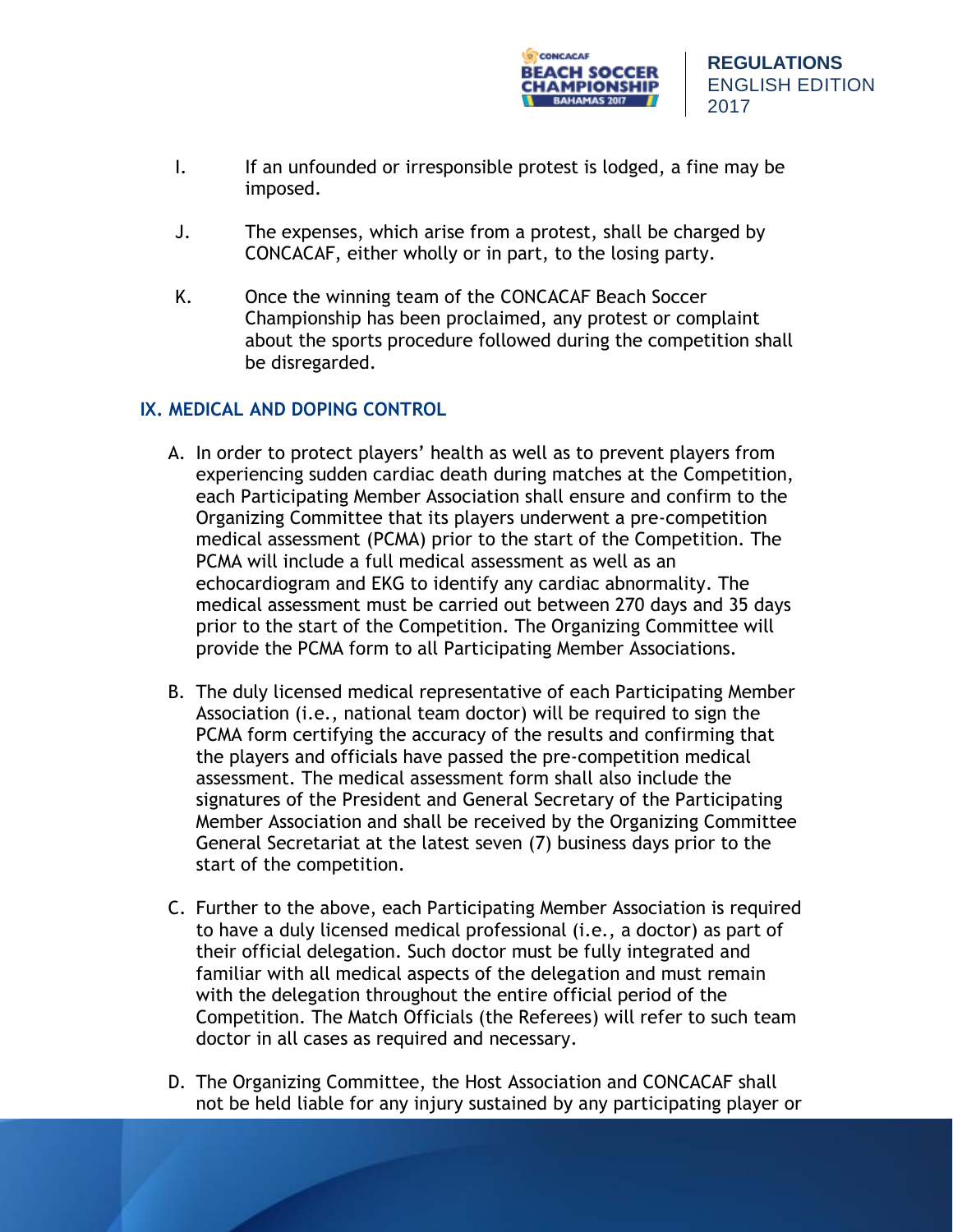

official. Equally, the Organizing Committee, the Host Association and CONCACAF shall not be held liable for any incident (including death) linked to any injury or health problem(s) of any participating player or official.

- E. As stated in these Regulations, each Participating Member Association shall be responsible throughout the Competition for providing medical, travel and accident insurance coverage for all the members of its delegation throughout the Competition. Proof of insurance must be provided to the Organizing Committee no later than 14 days before the start of the Competition. In addition, and in accordance with the FIFA Regulations on the Status and Transfer of Players, the club with which any participating player is registered shall be responsible for player's insurance coverage against illness and accident during the entire period of the player's release.
- F. Failure to comply with the aforementioned provision shall be sanctioned by the Disciplinary Committee.
- G. In regards to non-traumatic loss of consciousness during a game, the referee will assume sudden cardiac failure until proven otherwise. In such instances, the referee will signal (hand to the chest) to the team doctor and the medical emergency team (stretcher team) to immediately institute comprehensive resuscitation that includes the use of a defibrillator (AED) and CPR. It is the responsibility of the Hosting Association to ensure that there is a properly functioning AED immediately at hand and that there is an ambulance with an access and egress plan.
- H. During the match if there is a traumatic head injury and concussion to a player, and the player remains on the field of play, the referee shall stop play. In these instances, the referee will signal (hand to the top of the head) to the team doctor to enter the field to assess and manage the player. Up to three minutes should be sufficient time to make this assessment. Once the player has left the field of play, he must be given a Sideline Concussion Assessment Test (SCAT) or similar test. It is the responsibility of the team doctor to determine the player's ability to return to play.
- I. Further to the above, in regards to traumatic head injury and concussion, full return to play after a previous concussion must include no signs or symptoms of the previous head injury as well as an acceptable Sideline Concussion Assessment Test (SCAT) assessment.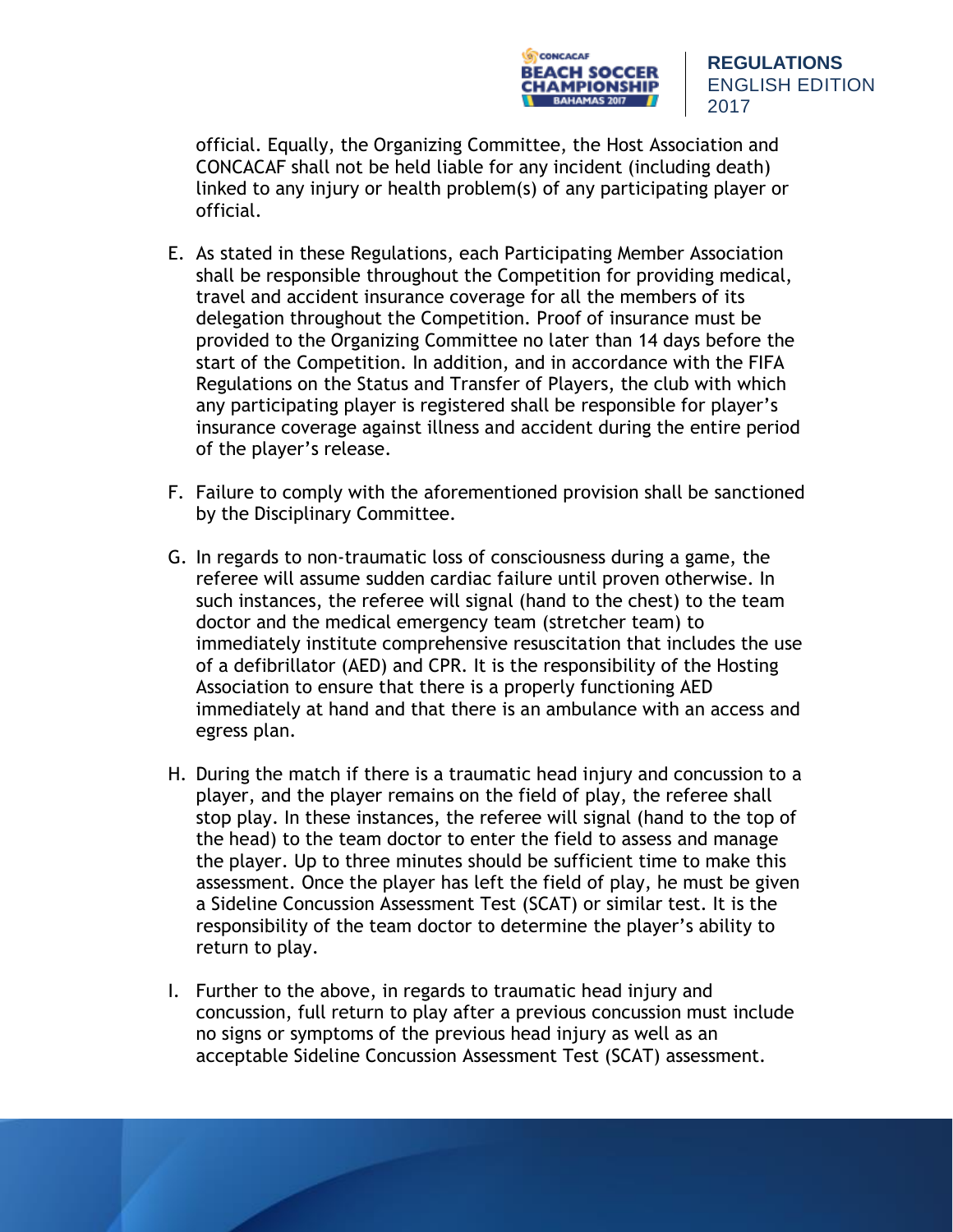

J. Doping is the use of certain substances or methods capable of artificially

enhancing the physical and/or mental performance of a player, with a view to improving athletic and/or mental performance. If there is medical need as defined by the player's doctor then a Therapeutic Use Exemption (TUE) application must be filed 21 days prior to competition for chronic conditions and as soon as possible for acute situations. The TUE approval system includes a designated administrative and functional committee that will review applications and certify the exemption as the committee defines.

# **X. MATCHES PLAYED ACCORDING TO THE LAWS OF THE GAME**

- A. All matches will be played in accordance with the Beach Soccer Laws of the Game published by FIFA.
- B. In the case of any discrepancy in the interpretation of the Laws of the Game, the English text shall be authoritative.
- C. A maximum of ten (10) persons shall be allowed on the team bench, three (3) appropriately credentialed team officials and up to seven (7) player substitutes. The names of all these persons and their functions shall be indicated on the form provided prior to the match.

# **XI. STADIUM INFRASTRUCTURE, TRAINING SITES AND BALLS**

- A. The Organizing Association shall ensure that the stadium and facilities in which the matches take place, comply with the minimum standards announced by CONCACAF and be consistent with the FIFA Stadium and Security Regulations and other FIFA guidelines and instructions for international matches in force. The stadium selected for use during the CONCACAF Beach Soccer Championship shall be subject to approval by CONCACAF. The Organizing Association is responsible for safety and order around in and around the stadium before, during and after the matches.
- B. Matches may be played in daylight or under floodlight. Matches played at night may be played only at a venue with floodlighting installations that ensure that the whole pitch is evenly lit according to the CONCACAF and FIFA specifications. An emergency independent power generator shall also be available in the stadium in the event of a power failure, guarantees at least two-thirds of the CONCACAF/FIFA specified intensity of light for the whole pitch and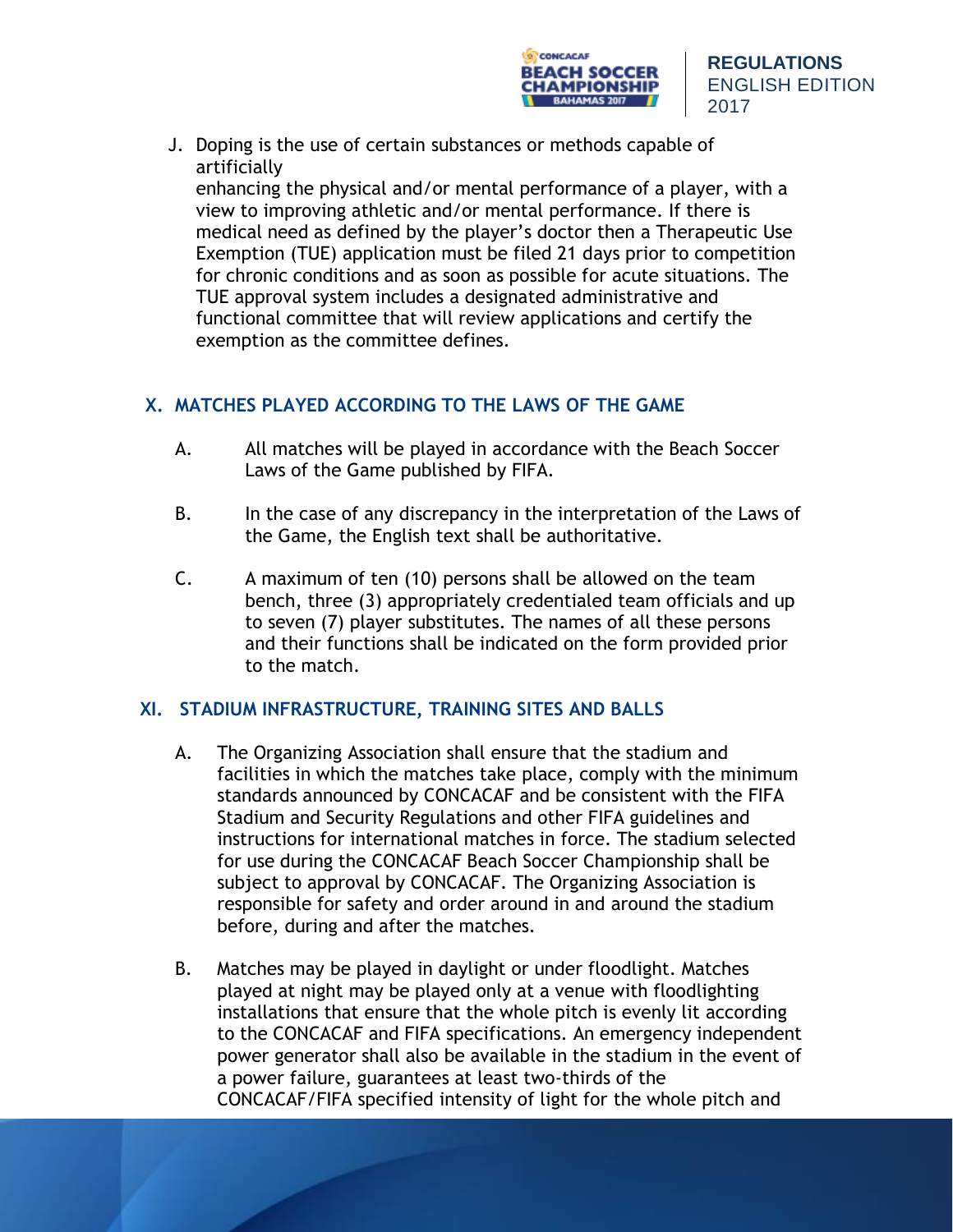

ensures emergency lighting in the whole stadium. CONCACAF is entitled to grant exceptions, which are final.

- C. The Organizing Association shall provide training sites for the teams. These training sites shall be in good condition and approved by CONCACAF at least 21 days before the start of the competition.
- D. The stadium and training sites shall be available and free from any and all commercial activities and identifications (e.g. board and other signage) other than those of CONCACAF's commercial Affiliates at least five days prior to the first match of the CONCACAF Beach Soccer Championship.
- E. The footballs for the CONCACAF Championship Phase shall be selected and supplied by CONCACAF.

# **XII. DURATION, EXTRA TIME AND PENALTY KICKS**

- 1. The match lasts three equal periods of 12 minutes each. There is a three-minute interval between each period of play. The duration of each period may be prolonged to enable a penalty kick or a direct kick to be taken.
- 2. If the score is level after normal playing time, extra time of three minutes is played. If the score is level after extra time, penalty kicks are taken from the imaginary penalty mark in accordance with Law 18 of the FIFA Beach Soccer Laws of the Game.

## **XIII. UNPLAYED AND ABANDONED MATCHES**

- A. If a match cannot be played or is abandoned as a result of force majeure (which includes the loss of power at the stadium), the Organizing Committee shall decide on the matter at its sole discretion and take whatever action is deemed necessary.
- B. Further to the above provision, in the case of a match being abandoned as a result of force majeure after it has already kicked off, the following principles will apply:
	- 1. The match shall recommence at the minute and second at which play was interrupted rather than being replayed in full, and with the same score line;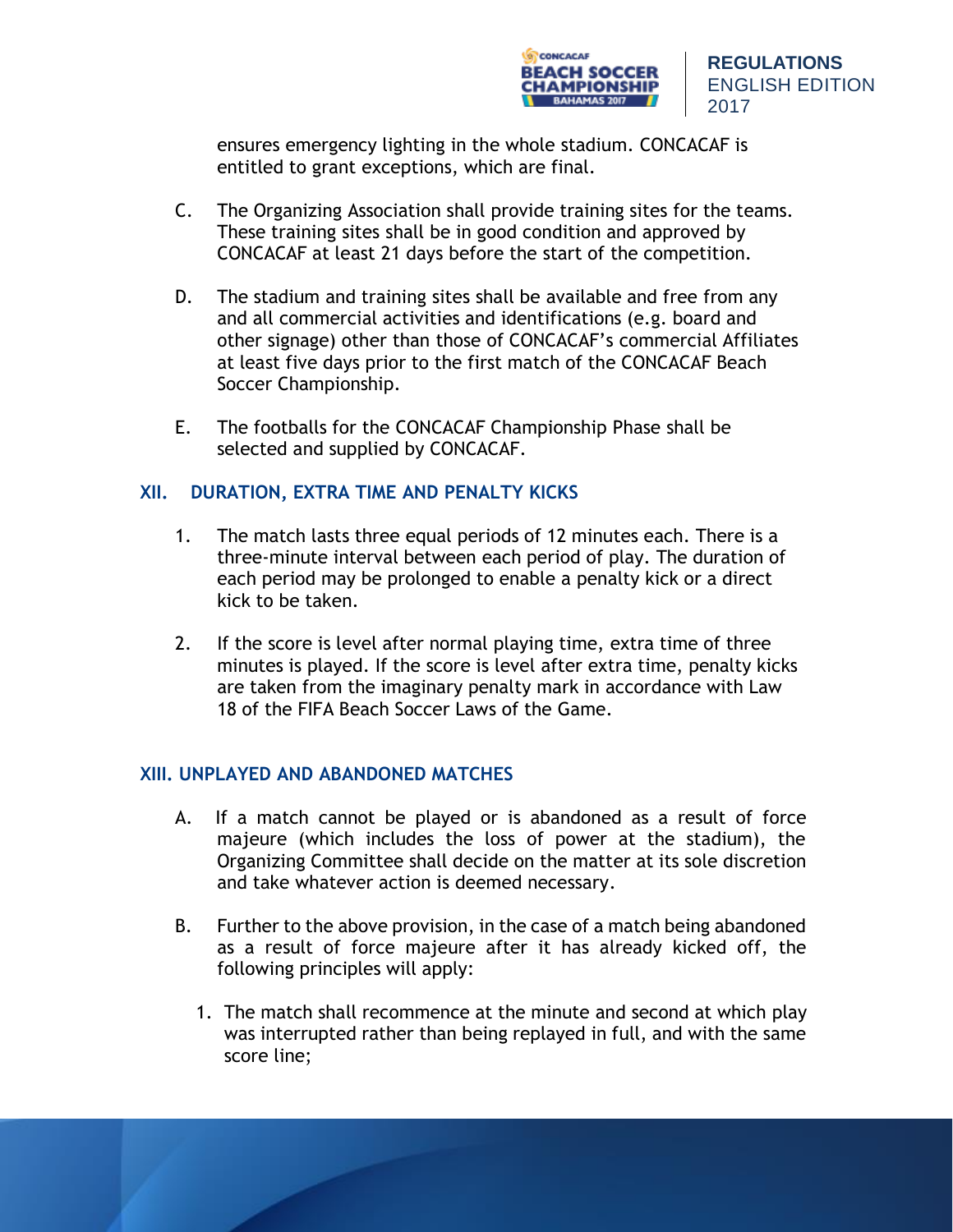

- 2. The match shall recommence with the same players on the pitch and substitutes available as when the match was abandoned;
- 3. No additional substitutes may be added to the list of players on the team sheet;
- 4. Players who was sent off during the abandoned match may not reenter the match, but may be replaced by another player after a lapse of two minutes (cf. Law 3 of the Beach Soccer Laws of the Game);
- 5. Any sanctions imposed before the match was abandoned remain valid for the remainder of the match;
- 6. The kick-off time, date and location shall be decided by the Organizing Committee.

# **XIV. RESPONSIBILITIES OF EACH ENTITY INVOLVED**

# A. **Participating Member Associations**

- 1. Behavior of the members of its delegation (officials and players);
- 2. Health, travel and accident insurance cover for its full delegation;
- 3. Paying for their own air travel to and from the host country, any costs in obtaining visas for their delegation, and all tips for services rendered as appropriate at the hotels, airports, taxis, etc.
- 4. Paying for incidental expenses incurred by delegation members during the course of their stay in the host countries, including laundering of team uniforms, and for any costs incurred by additional members of the delegation in excess of the 15 persons allotted for. Twelve (12) players and three (3) team delegates, one of them must be a medical delegate;
- 5. Paying for any costs of extending their stay;
- 6. Providing CONCACAF with all the information and/or documentation requested within the stipulated deadlines. Member Associations that fail to provide CONCACAF with all requested information and/or documentation within the stipulated deadlines shall be imposed a fine of \$5,000 USD, except in unforeseen circumstances and cases of force majeure as determined by the CONCACAF Council. The fine shall be increased by 50% for each repeated offence.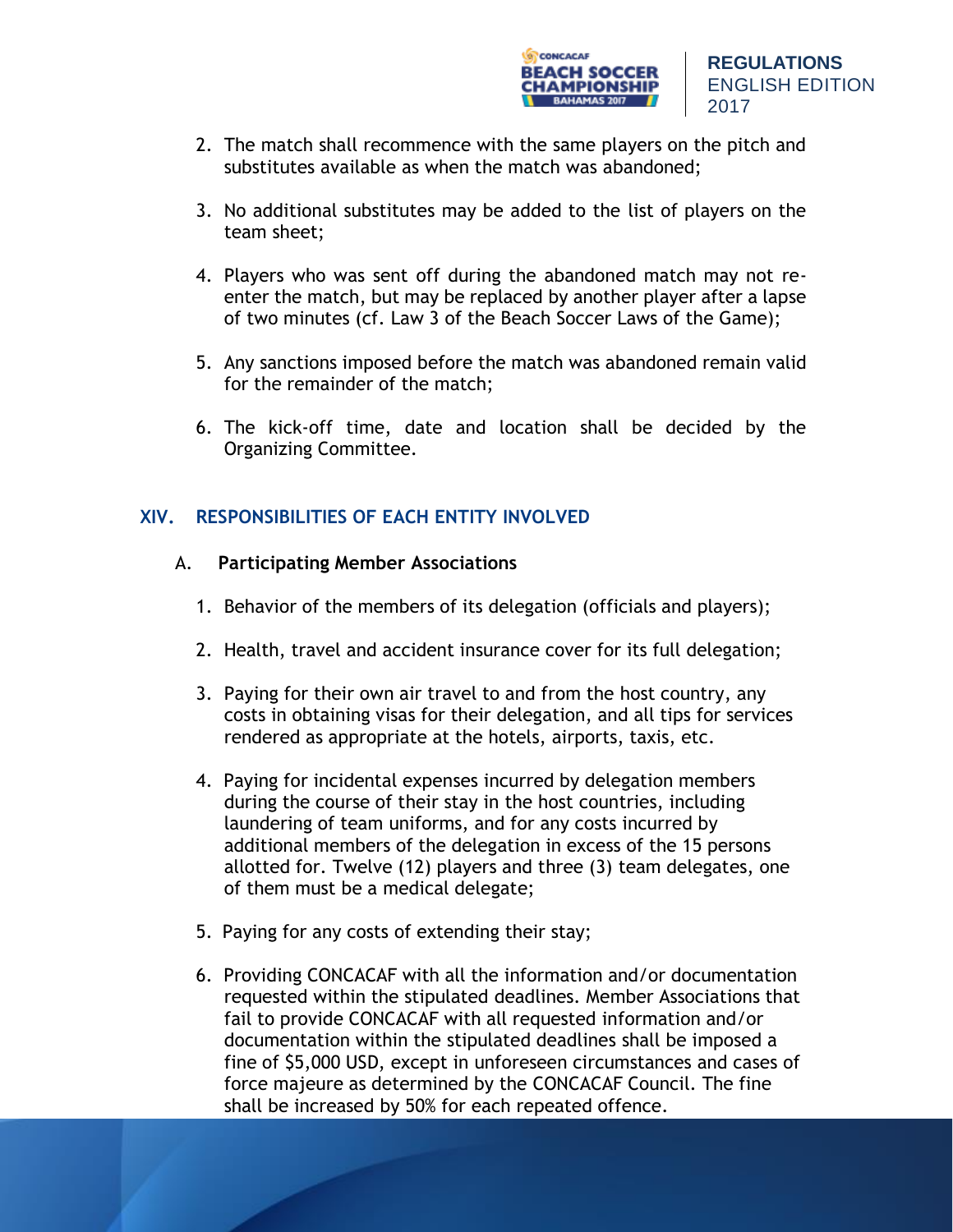

- 7. Applying for visas in good time from the diplomatic mission of the organizing country or countries, as necessary.
- 8. Attending press conferences and other official media activities organized by CONCACAF in a timely manner.
- 9. Complying with all media/advertising/merchandising provisions issued by CONCACAF.

## **B. Host Association**

- 1. The Organizing Committee
	- a. Overall Staging the competition in a professional manner.
	- b. Execution, Promotion & Finances Executing, promoting and financing of the above mentioned tournament, as approved by CONCACAF, providing a final accounting for the tournament, including payment of the percentages due to CONCACAF within thirty (30) days of the final match of the Tournament.
	- c. Security Providing adequate security for all participants, Member Association officials and match officials from arrival to departure.
	- d. Insurance Providing liability insurance coverage for each venue in the amount of at least one million dollars (\$1,000,000) USD. A copy of the insurance coverage must be received by the CONCACAF General Secretariat no later than thirty days (30) prior to the first match of the competition.
	- e. Stadium and Training Facilities Ensuring that both, the stadium and training pitches are in a condition suitable for a FIFA qualifier, based on discussions during site inspection, including but not limited to all of the equipment for the field, i.e. nets, goals, and corner flags, covered benches for the teams which should be a professional; standard.
	- f. Liaisons Assigning a dedicated individual, for the duration of the event (arrival to departure), who shall be responsible for assisting in the coordination of local transportation, changes to hotel/meal arrangements, and baggage collection, and any other needs as they arise, for:
		- i. Each of the participating Member Associations. Thereby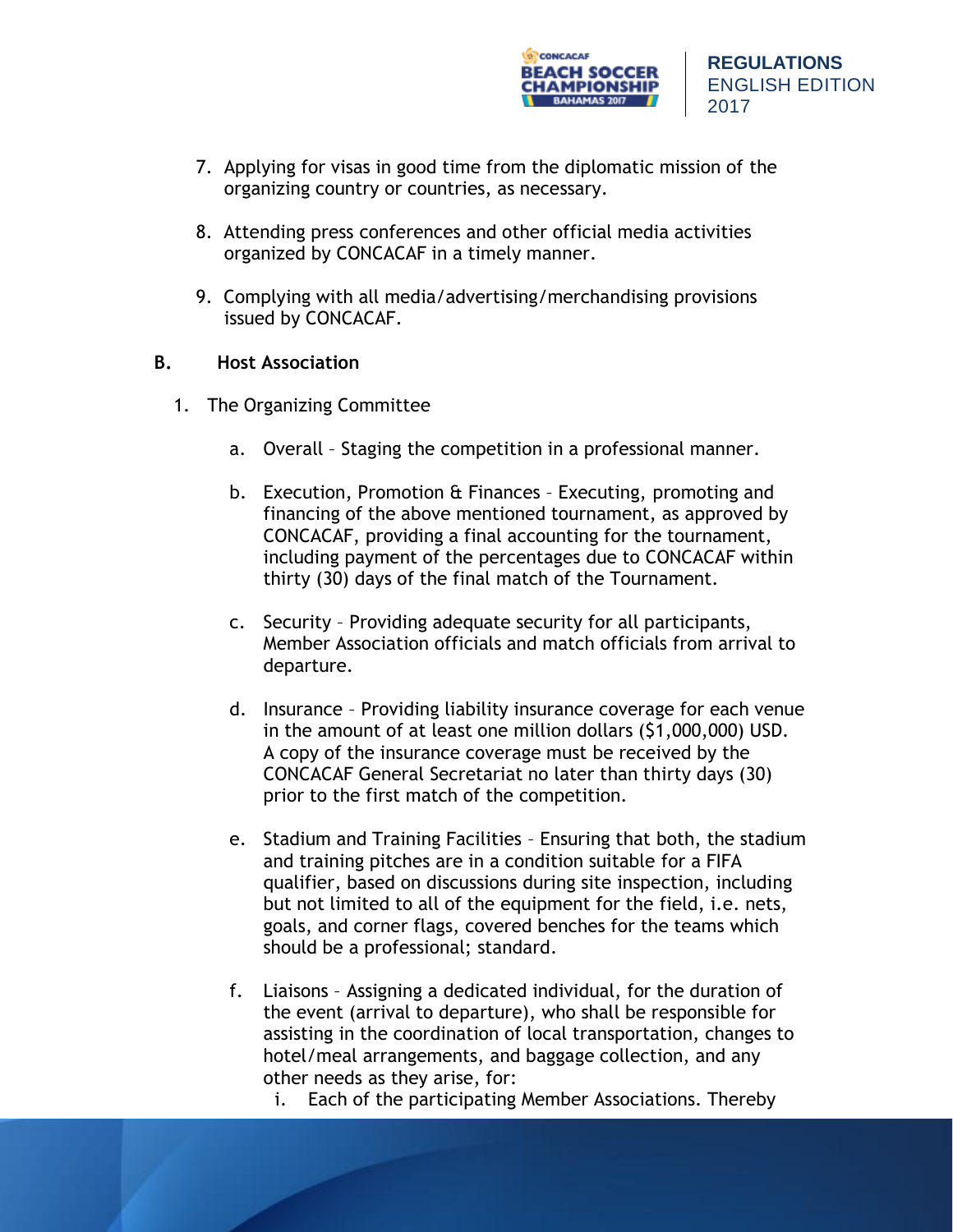

the liaison must be fluent in the primary language of the country assigned;

- ii. The game officials;
- iii. Match Commissioners and Commission representatives.
- g. Media Appoint an individual who shall be responsible for media relations and advise CONCACAF's Communications Department thirty (30) days in advance of the event the name of the person together with his/her contact numbers (phone/cellular, phone/fax, e-mail address)

BEFORE, DURING and AFTER the event, the person appointed will:

- i. Ensure that the media facilities are in the best possible condition.
- ii. Assist the media in their general inquiries.
- iii. Ensure that team sheets with correct player names/number/ positions, etc. are available to the media in a timely manner, prior to kick-off.
- iv. Distribute to the media copies of the Media Guide or any other materials that will be supplied by CONCACAF.
- v. Arrange for the installation of one dedicated phone line for CONCACAF use ONLY for charge calls.
- vi. Arrange for the installation of the phone lines for the radio broadcasters and the designation of radio booths for each rights holder.
- vii. Assure that the stadium has wireless internet for the media throughout the stadium.
- viii.Arrange and provide the meals for the media and photographers as approved by CONCACAF.
- h. MATCH REPORTS arrange for the General Coordinator to scan (via email) the CONCACAF Match Reports (provided by CONCACAF) within ninety (90) minutes of completion of each match to CONCACAF at [matchreports@concacaf.org](mailto:matchreports@concacaf.org)

# **C. CONCACAF**

- 1. Overall supervision of the Championship.
- 2. Accommodations (Room and Meals)**:** CONCACAF will provide quality accommodations for all participants in the Championship in accordance with all requirements as detailed in Appendix 6 of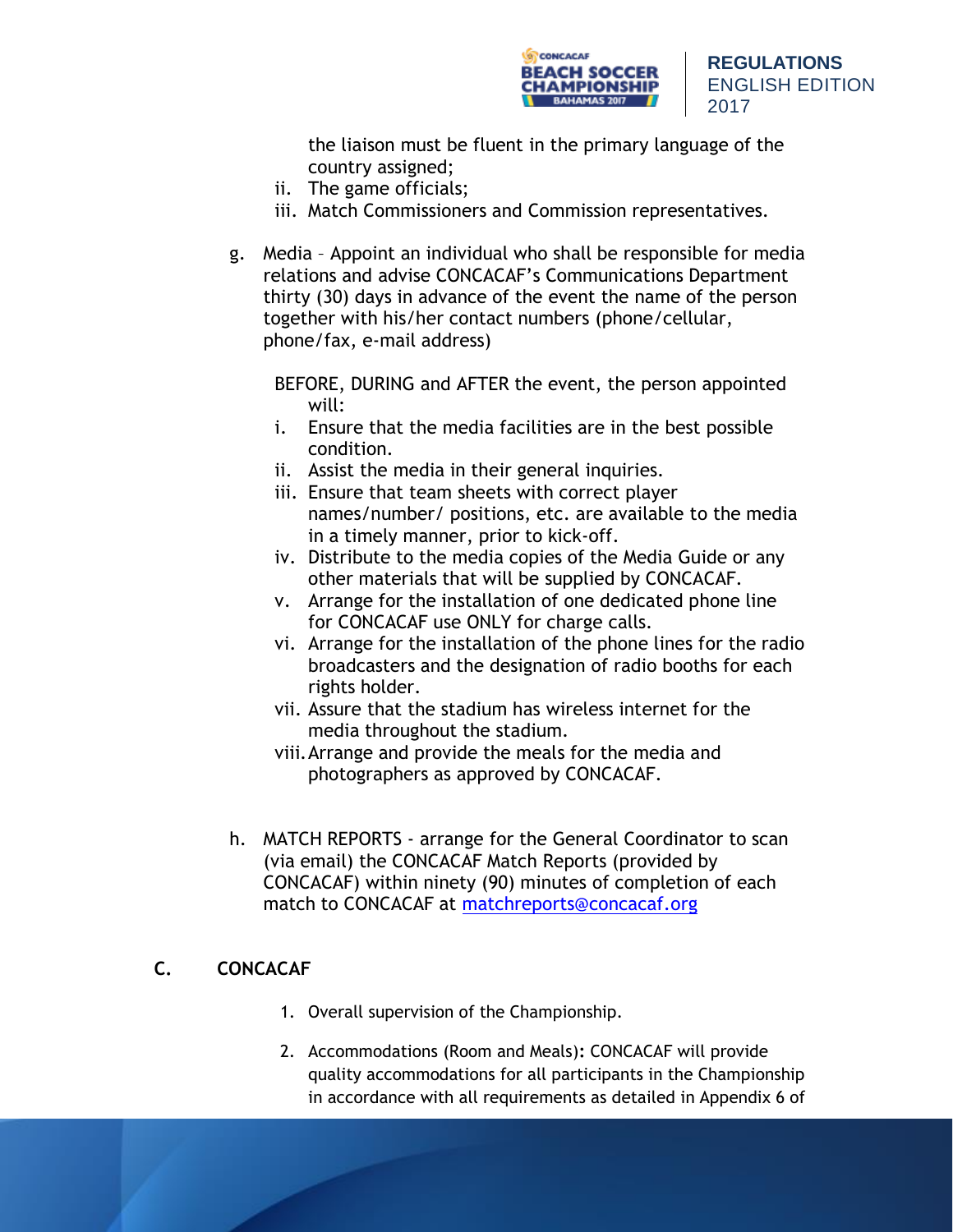

this HRA (attached). Accommodations will be provided starting two (2) days before the date of the opening match (except for CONCACAF Staff, which may arrive up to five (5) days in advance). Officials and CONCACAF staff will be housed in a different hotel from the competing National Teams. The HMA is responsible for assisting CONCACAF with negotiations and operations with local hotels to secure the best possible rate and service. CONCACAF will select the hotels to be used for the event and the HMA will be responsible for signing the contracts the hotels selected.

- 3. Ground Transportation: CONCACAF will provide quality ground transportation to all participants, in accordance with all requirements as detailed in Appendix 7 of this HRA (attached). Ground transportation will be provided starting two (2) days before the date of the opening match (except for CONCACAF Staff, which may arrive up to five (5) days in advance). The HMA is responsible for helping CONCACAF with negotiations and operations with local transportation companies to secure the best possible rate and service. CONCACAF will select the local transportation companies for the event and the HMA will be responsible for signing the contracts with the local transportation companies selected.
- 4. Assisting the HMA with the daily operations of the Championship.
- 5. Arranging for and payment of the air transportation of Championship officials and staff.
- 6. Providing the daily per-diems for the tournament officials.
- 7. Collecting of National Team information (i.e. Team lists, rooming lists, menus, visa information and uniform color chart).
- 8. Management and administration of all disciplinary matters/measures and communication of actions taken in these instances.
- 9. Managing and implementing the daily assignments of all Match Officials for all matches in the Championship.
- 10. Provision and delivery of game balls to the Stadium for each match of the Championship.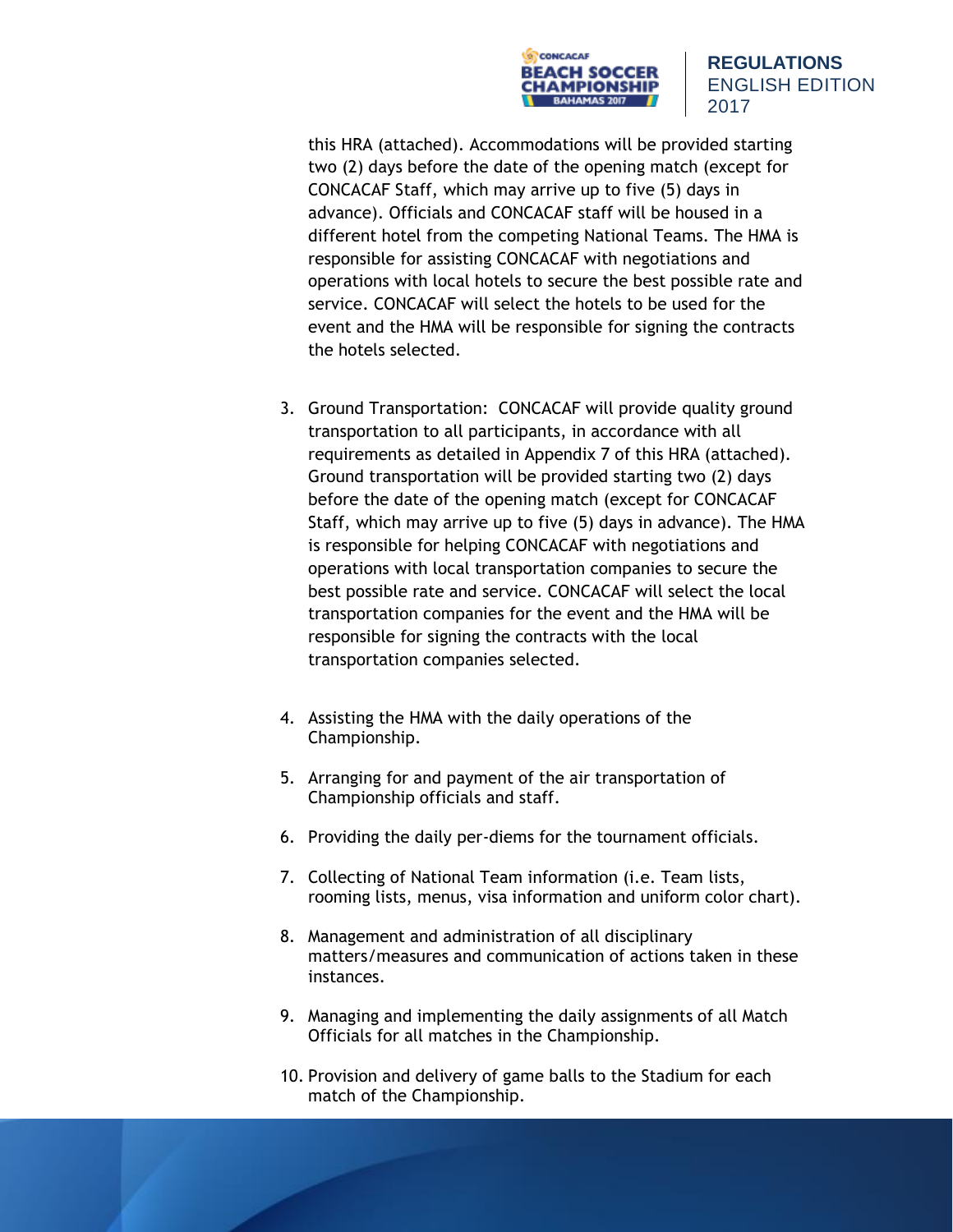

- 11. Provision of practice balls to the participating National Teams in the Championship upon arrival in the HMA country.
- 12. Provision of the event bibs for teams, media, TV and medical personnel for all match days in the Championship.
- 13. Provision of all event polo shirts and/or T-shirts for the staff of the event, with the exact numbers to be determined in advance by CONCACAF.
- 14. Provision of signage for in stadium use for all match days in the Championship, including those required for team benches, locker rooms, accreditation, media, etc.
- 15. Provision of signage for the flash zone, mixed zone and press conference areas.
- 16. Provision of field board signage and artwork for CONCACAF assets, including CONCACAF partners.
- 17. Development and provision of the official Qualifying Championship logo and/or emblem, in close coordination with the HMA.
- 18. Provision of the official Qualifying Championship trophy for the champion, as well as individual tournament awards (including medals) to be decided upon by CONCACAF.
- 19. Organization and funding of the official Qualifying Championship Draw, to be held, ideally, in the HMA country in close coordination with the HMA.
- 20. Organization and funding of the awards ceremonies of the Qualifying Championship.
- 21. Provision of Certificates of Participation for all participating Member Association National Teams in the Qualifying Championship.
- 22. Direction of all aspects of the Media programming and functions during the Qualifying Championship and provision of the Qualifying Championship Media Guide.

# **XV. ELIGIBILITY OF PLAYERS**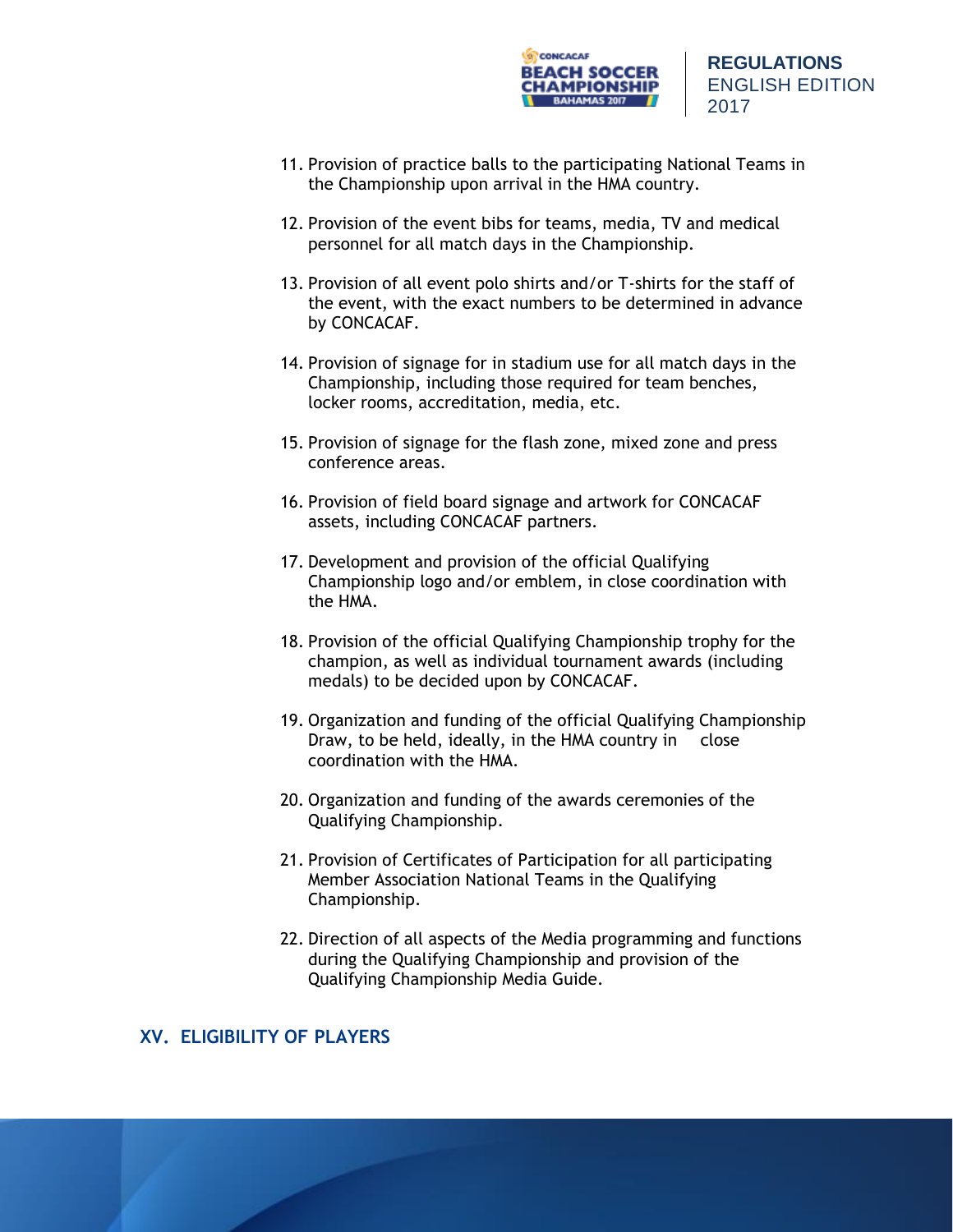

- A. Each participating Member Association shall select its national representative team from the best players who are nationals of its country and subject to its jurisdiction.
- B. Each player must be in possession of a legal individual passport containing an up to date photograph and giving full particulars on the date of birth (day, month and year) of the player. If a player is not in possession of a legal individual passport, he shall not be allowed to participate in the tournament.
- C. ROSTERS FOR THE CONCACAF CHAMPIONSHIP PHASE
	- 1. Provisional List of Players

Participating Member Associations must provide their "List of Players" on the official form provided, to the office of the CONCACAF General Secretariat, at least thirty five (35) days prior to the first match. This list is not binding and must contain the names of at least 20 players and not more than a maximum of 30 players. The list will be used for event promotion and data management.

2. Team Delegations and Final Roster

Each participating Member Association shall submit to the CONCACAF General Secretariat its Final Delegation list of up to 15 persons, which may include up to 12 players (including two mandatory goalkeepers), no later than fifteen (15) days prior to the first match of the CONCACAF Championship Phase. Only these 12 players will (except in the case of force majeure recognized by the organizing committee for the CONCACAF Beach Soccer Championship) be permitted to compete in the CONCACAF Championship Phase.

- D. Confirmation of Eligibility
	- 1. Inspection Meeting The General Coordinator or his/her designee will check the passport details with each player no later than the day before their opening match.
	- 2. Uniform Numbers The required numbers on the front and back of the shirts and on the pants of the uniforms shall correspond to the numbers indicated on the Final Roster.
	- 3. Upon arrival at the venue of the Tournament each Member Association's head of delegation shall immediately submit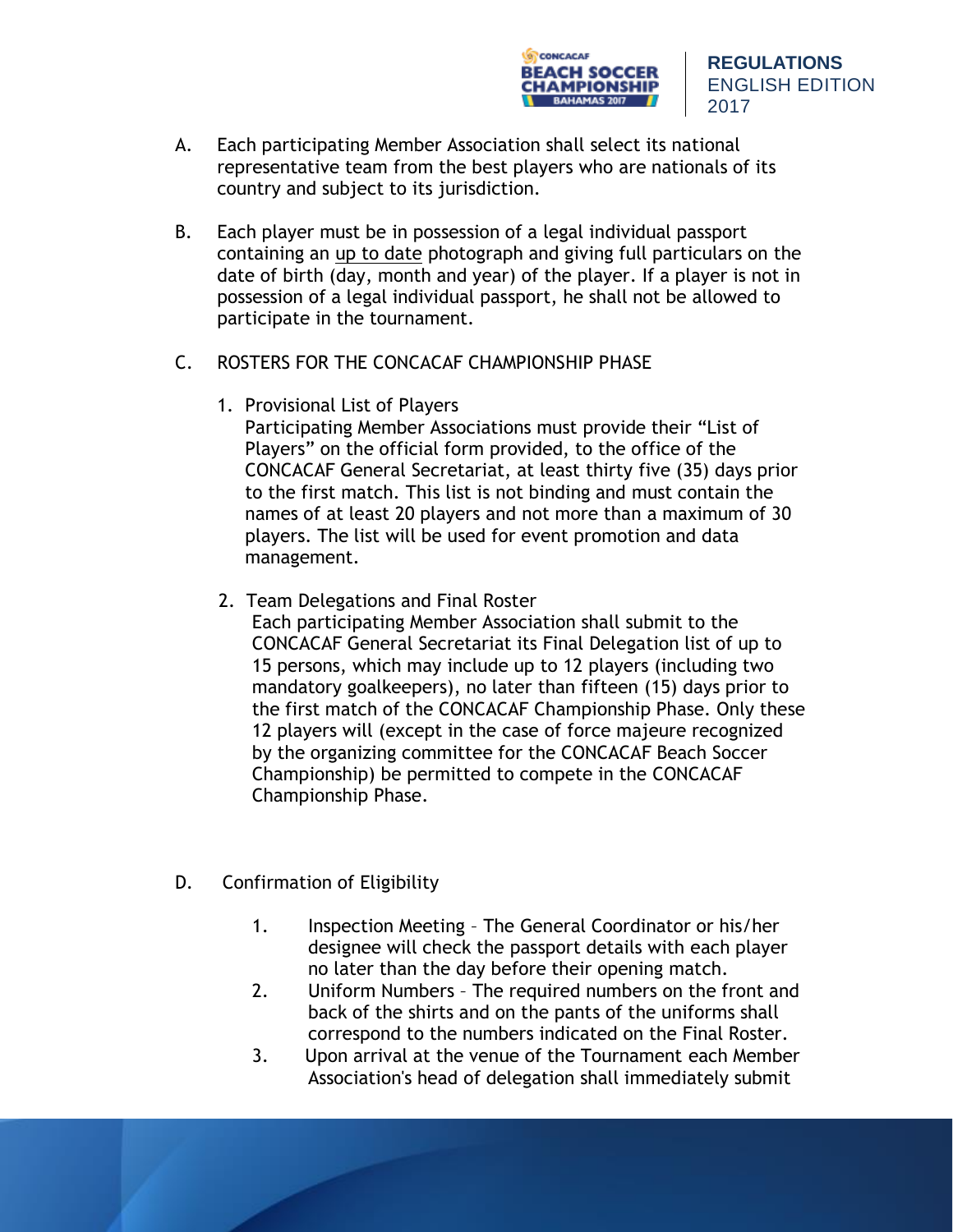

the individual passports of its players for verification to the designated representative of CONCACAF.

- E. Replacement of Injured or Ill Players before the start of the **Tournament** 
	- 1. Players included in the Final Roster who suffer serious injuries or become ill so that they cannot play, as certified by the team's doctor via a medical report in English, may be replaced up to 24 hours prior to the team's first match. In those cases, the Member Association concerned will be authorized to add players not already included on the Final Roster and will immediately inform the General Coordinator in writing. The new players must be selected from the Provisional List of Players. The General Coordinator must be provided with all required information (if not previously provided) and passports upon the players' arrivals.
	- 2. No changes will be permitted within 24 hours of opening matches or thereafter.
- F. Any team found guilty of fielding an ineligible player shall forfeit the match. Victory and the resultant three points will be awarded to the opposing team as well as the score of 3-0, or more if the opposing team has already achieved a margin of difference in excess of 3-0.

## **XVI. REGULATIONS GOVERNING SPORTS EQUIPMENT**

- A. The participating Member Association shall comply with the current FIFA Equipment Regulations with the exception of the provisions regarding player names as outlined below. Players and officials are not allowed to visibly display political, religious, commercial or personal messages in any language or form on their playing kit, equipment or body.
- B. On a date and a place to be determined by CONCACAF Organizing Committee, the finalist teams shall present the Organizing Committee with a sample of the official and reserve outfits (shirt, shorts, socks, goalkeeper's kit, etc.) for approval as well as the goalkeeper's gloves and cap that they intend to use during the final competition.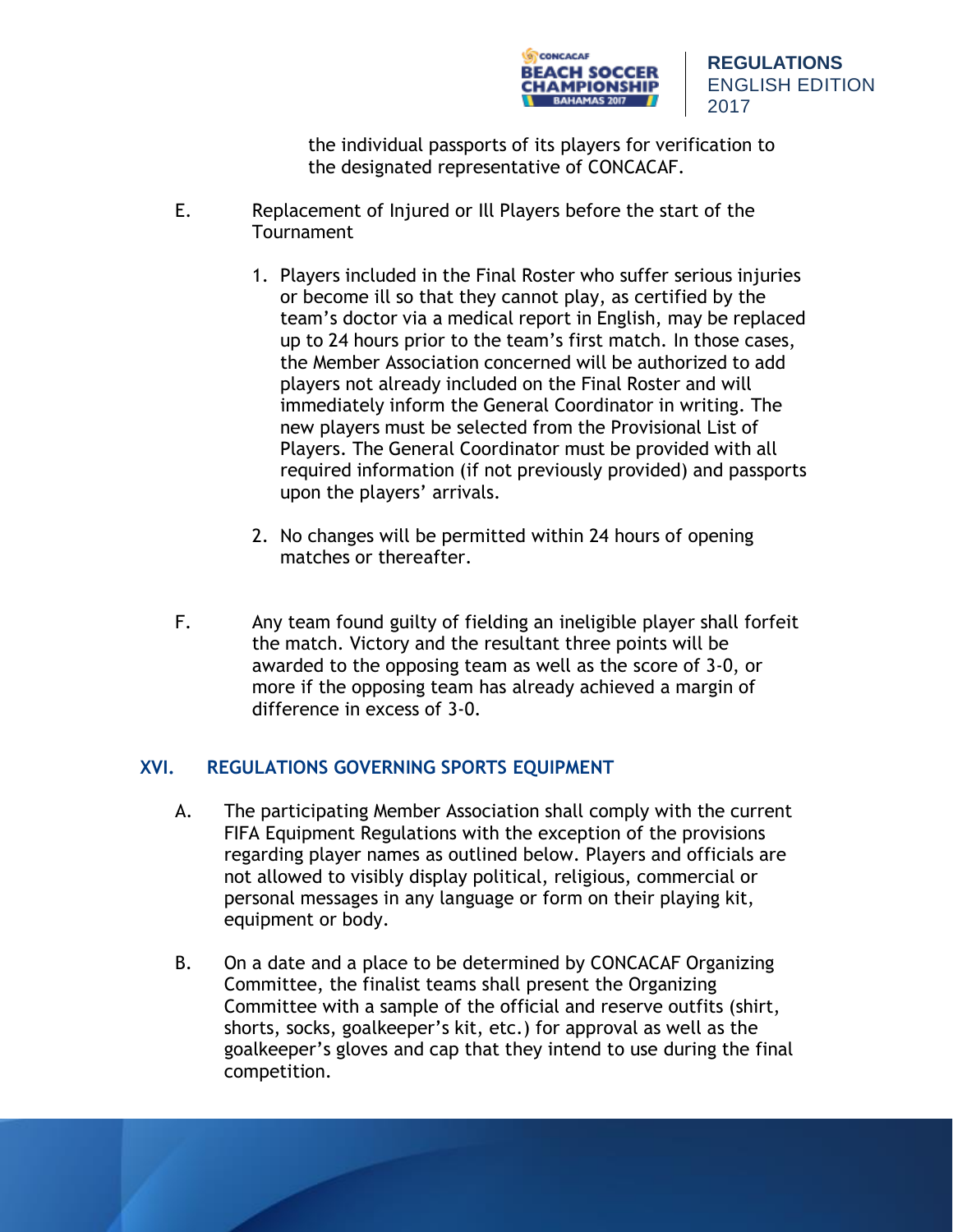

- *C. Players' Names (optional)*
	- i. Players may be identified by means of their surname or an abbreviation or nickname on their shirts. The player's name shall correspond with the name on the players' list.
	- ii. If used, players' names shall be placed on the back of the shirt, above the number.
	- iii. The capital letters used for the names shall not exceed 7.5 cm (seven and a half centimeters) in height. They may be surrounded by a border or shadow outline to ensure better legibility.
	- iv. The color of the names shall contrast clearly (light on dark, or vice versa) with the colors of the players' shirt, or appear on a neutral-colored patch.
	- v. The capital letters used shall be of one single color and shall be free of advertising, design features or other elements.

# **XVII. REFEREES AND ASSISTANT REFEREES**

- A. The referees and assistant referees chosen for the matches in the CONCACAF Championship Phase shall be from a country whose team is not included in the same group in the Group Stage and are neutral in the Knockout Stages. They shall be selected from the current FIFA International Lists.
- B. CONCACAF's Referees Committee shall appoint the referees and assistant referees for the matches in the CONCACAF Championship Phase. Two referees and two assistant referees shall be appointed for each match.
- C. The Referees Committee decisions shall be final and not subject to appeal.
- D. After each match the referee shall complete the official CONCACAF report forms. In the CONCACAF Championship Phase, he shall hand it over immediately after the match to the Match Commissioner or the CONCACAF General Coordinator at the venue.
- E. On the report form, the referee shall note all occurrences before, during, and after the match in as much detail as possible, such as: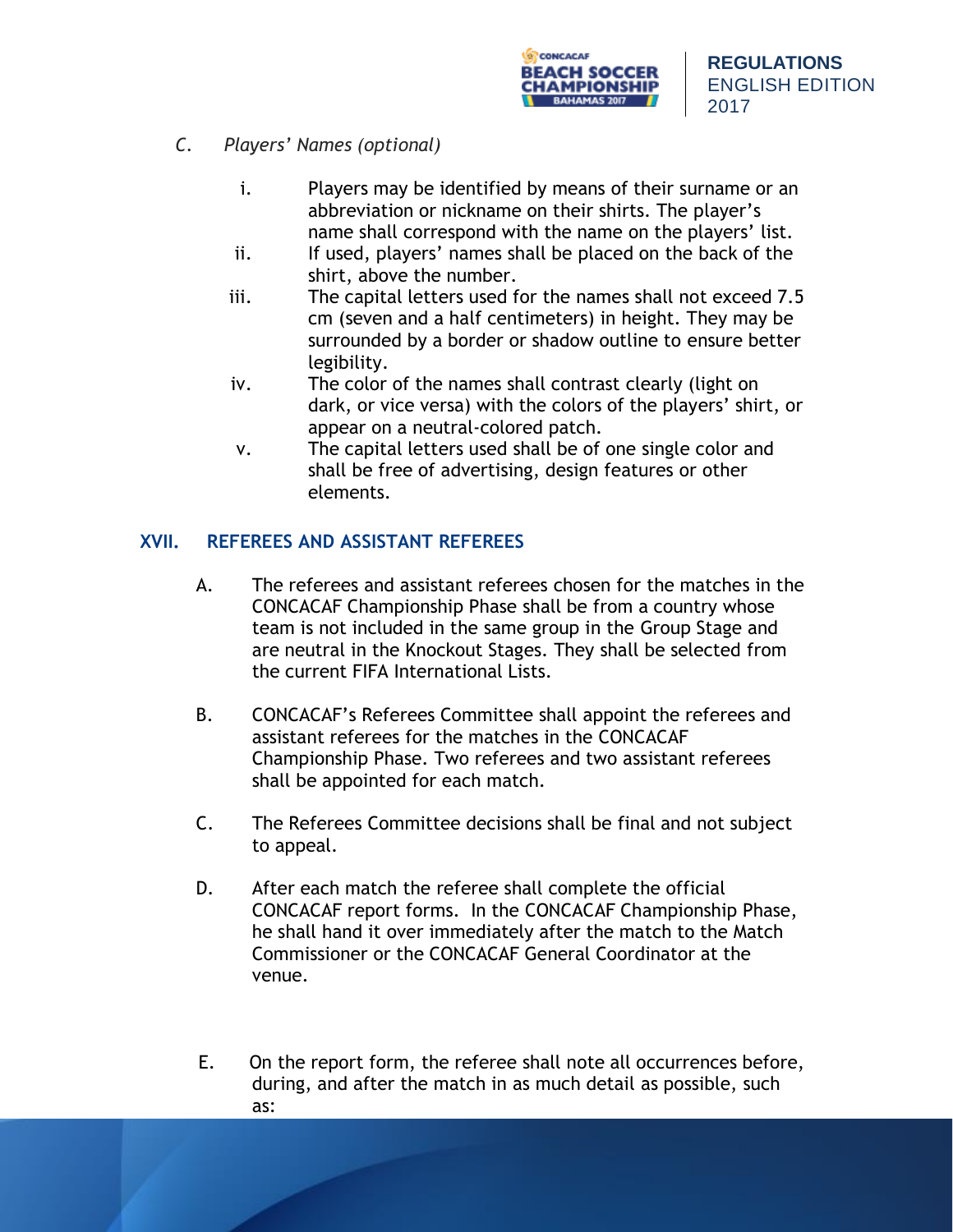

- a. Misconduct of players, leading to caution or expulsion;
- b.Unsporting behavior of officials, supporters and any person acting on behalf of a national association at a match;
- c. Any other incidents.

### **XVIII. TECHNICAL RULES**

A. CONCACAF Championship Phase

The CONCACAF Championship Phase shall be played among no more than sixteen (16) teams.

- 1. Only eligible Member Associations affiliated to FIFA can qualify for the FIFA Beach Soccer World Cup 2017.
- 2. Officials from the teams participating in the CONCACAF Championship Phase are obliged to attend the Championship Phase draw and related tournament workshop. CONCACAF will cover the airfare, accommodation and ground transportation for each head coach and team administrator to attend such events.
- 3. The CONCACAF Championship shall be played in one venue. The sixteen (16) teams shall be divided into a Group Stage consisting of four groups of four teams followed by Quarter-Finals; Semi-Finals and Finals. Matches for  $5<sup>th</sup>$  and  $7<sup>th</sup>$  places shall also be played.
- 4. The top two teams from each Group shall advance to the knock-out phase. The quarterfinal match ups shall be decided by a draw. Group winners shall be matched up randomly with the  $2<sup>nd</sup>$  place teams. The winner of the first quarterfinal shall play against the winner of the second quarterfinal as semifinal 1. The winner of the third quarterfinal shall play the winner of the fourth quarter final as semifinal 2.
- 5. The two semifinal winners shall advance to the final to determine the CONCACAF Champion. The two finalists will automatically qualify for the FIFA Beach Soccer World Cup 2017.
- 6. The semifinal losers shall playoff to determine the third and fourth place positions.
- 7. Should any team already qualified for the FIFA Beach Soccer World Cup or ineligible to participate in FIFA competitions finish first to second place in the Championship, such team shall be replaced by the next team with the highest obtained points which is eligible to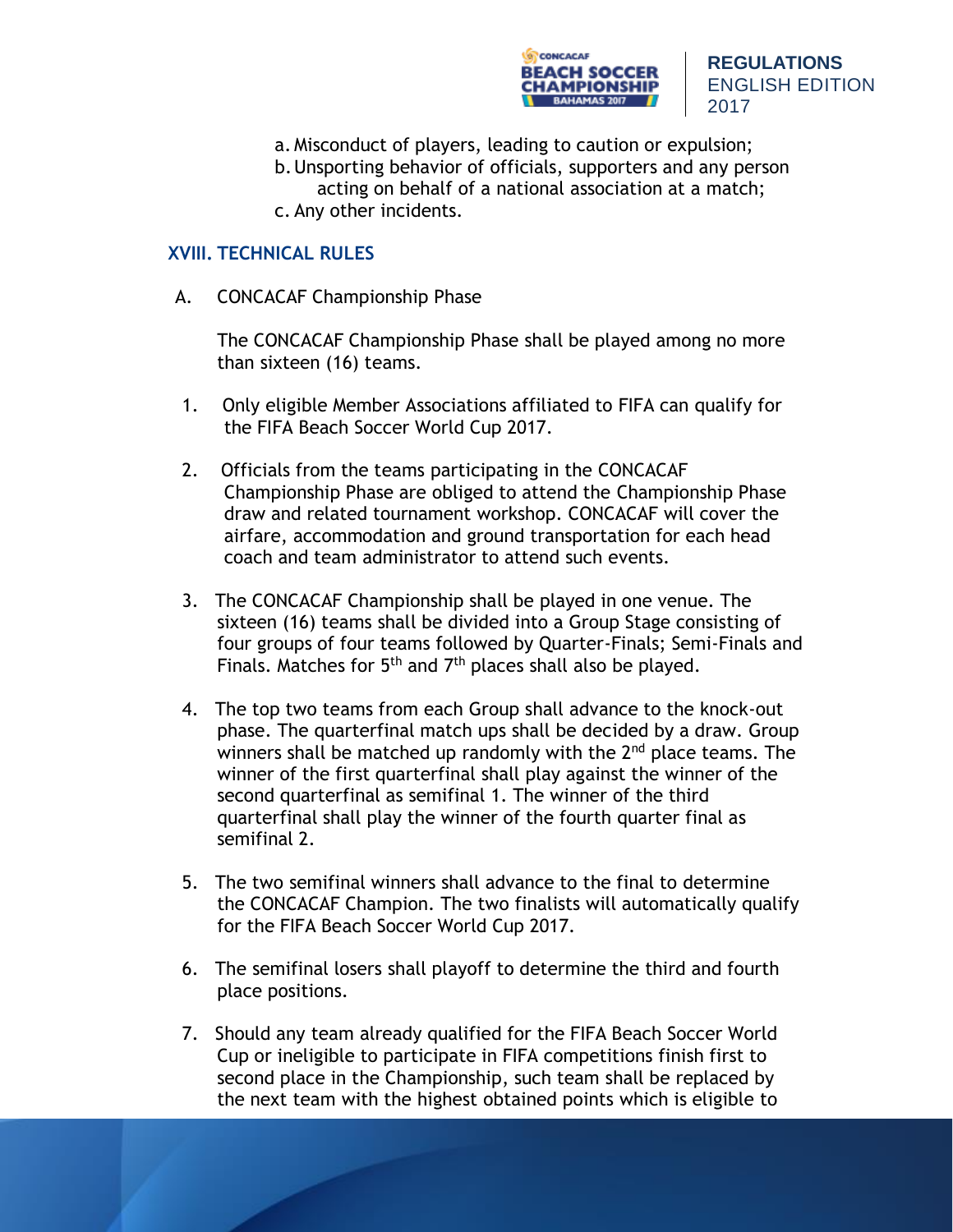

participate in FIFA competitions. The CONCACAF tie breaker procedure established in Article XVIII.8 below will be used to rank replacement teams which are tied on points.

- 8. At the end of group play, if two or more teams are equal on points (including ties among third place teams), the manner in which teams will advance to the next round will be resolved as follows and in the order indicated:
	- a. Greater number of points in matches between the tied teams;
	- b. Greater goal difference in matches between the tied teams (if more than two teams finish equal on points);
	- c. Greater number of goals scored in matches among the tied teams (if more than two teams finish equal on points);
	- d. Greater goal difference in all group matches;
	- e. Greater number of goals scored in all group matches;
	- f. Lower number of red cards received during the group round
	- g. Lower number of yellow cards received during the group period
	- f. Drawing of lots.

# **XIX. MEDIA, ADVERTISING AND MERCHANDISING**

- A. Marketing, Radio, Television, Promotion and Advertising rights for the CONCACAF Championship Phase belong exclusively to CONCACAF.
- B. Concessions for souvenir sales, official programs and others of a similar nature are fully vested with CONCACAF.
- C. Rights for the merchandising of the event, both on and off site, exclusively belong to CONCACAF.
- D. Technical Films / Tapes Permission to make technical films/tapes, exclusively reserved for the use of participating Member Associations, must be obtained from the CONCACAF General Secretariat.
- E. Logo Only the Logo sent by CONCACAF may be used for promoting the event. Such Logo shall be used in accordance with its use regulations. All use must be pre-approved by CONCACAF before publication.
- F. Web Pages Before attaching the CONCACAF web page, approval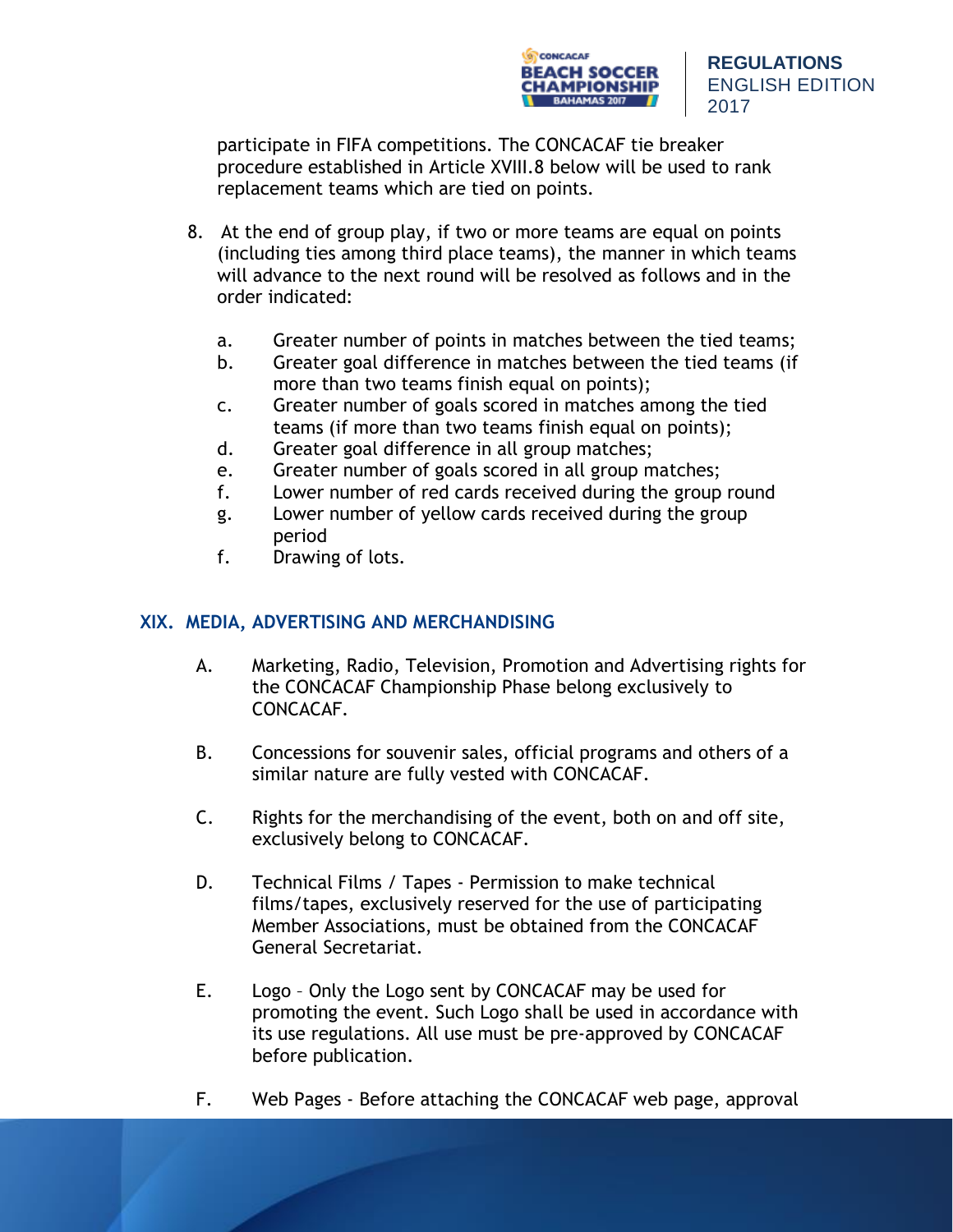

by CONCACAF must be granted.

- G. The participating Teams shall agree, as a condition of their participation, that the terms "CONCACAF", "The Confederation of North, Central America and Caribbean Association Football", "Confederación Norte, Centroamericana y del Caribe Asociación de Fútbol", "CONCACAF Beach Soccer Championship", "Campeonato de Futbol Playa de CONCACAF", "Campeonato Beach Soccer de CONCACAF" and " Championnat de Beach Soccer de CONCACAF" commonly used to identify the CONCACAF Beach Soccer Championship, and their equivalent, abbreviated or as translated into other languages, may only be used by such Teams in a sporting context with no commercial implications. CONCACAF owns the copyright for all the mentioned terms.
- H. They shall abide by the Commercial Guidelines and/or the Commercial Regulations as issued by CONCACAF.

# **XX. FINANCIAL REGULATIONS**

- 1. The Host Member Association shall retain all revenue from:
	- a. Admission tickets sales.
	- b. Concessions granted by the Organizing Committee for the sale of food and beverages.
	- c. Other rights specifically granted by CONCACAF.
- 2. CONCACAF shall retain all revenue from:
	- a. All commercial rights
	- b. From the Gross Receipts from Admission Ticket Sales, the Organizing Committee shall deduct 5% (minimum \$300 USD) in favor of CONCACAF and 2.5% (minimum \$150 USD) in favor of the Regional Union in which the finals are played. These percentages shall be paid within a thirty (30) day period after each match of the Preliminary Phase has ended or after the Final Phase has concluded. In the event there is not an established Regional Union, CONCACAF shall receive 7.5% of the gross receipts (minimum \$450 USD).
	- c. Any other revenue source not mentioned herein.